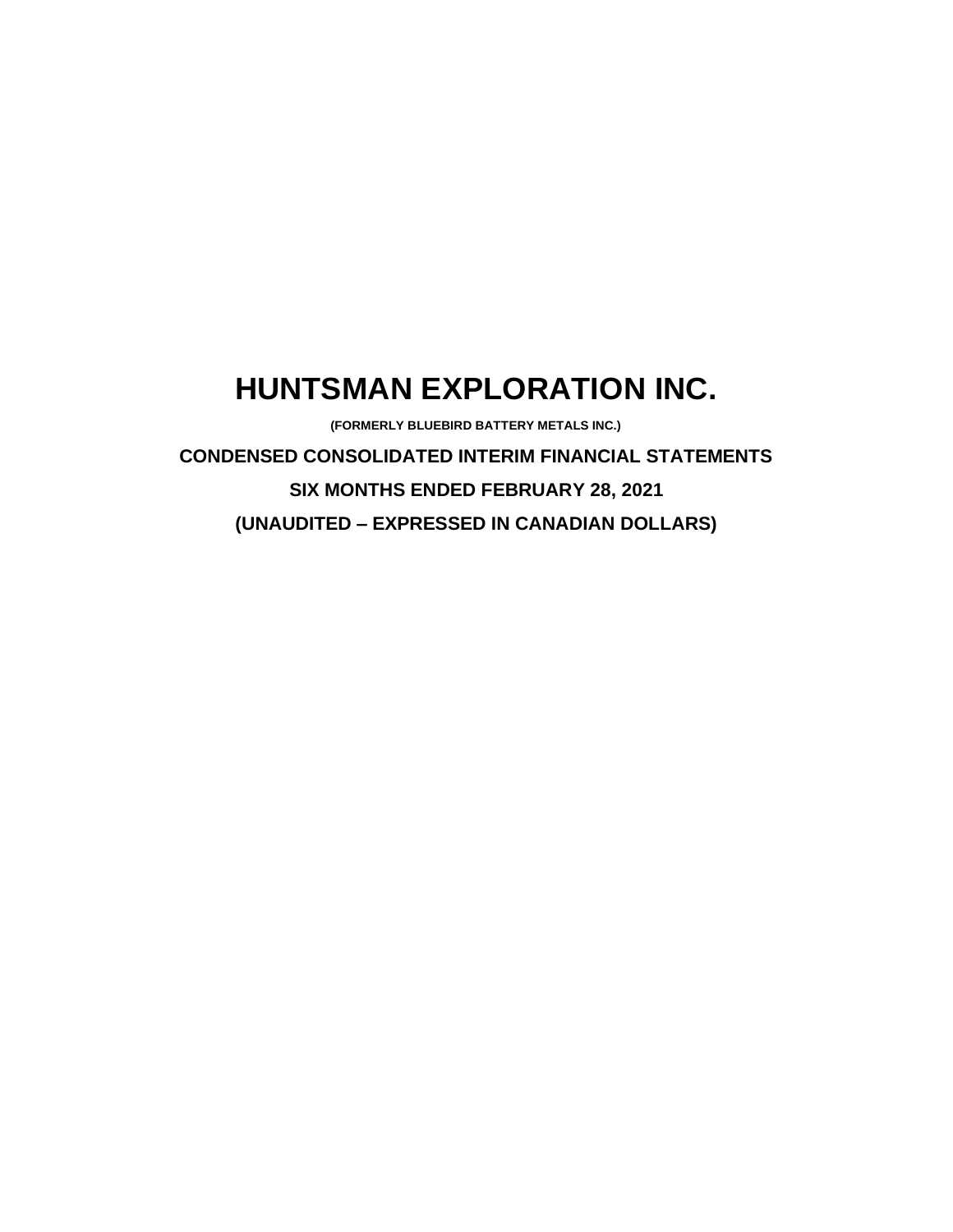# **NOTICE OF NO AUDITOR REVIEW OF CONDENSED CONSOLIDATED INTERIM FINANCIAL STATEMENTS**

Under National Instrument 51-102, Part 4, subsection 4.3(3) (a), if an auditor has not performed a review of the condensed consolidated interim financial statements, they must be accompanied by a notice indicating that the condensed consolidated interim financial statements have not been reviewed by an auditor.

The accompanying unaudited condensed consolidated interim financial statements of the Company have been prepared by and are the responsibility of the Company's management.

The Company's independent auditor has not performed a review of these condensed consolidated interim financial statements in accordance with standards established by the Chartered Professional Accountants of Canada for a review of condensed consolidated interim financial statements by an entity's auditor.

April 29, 2021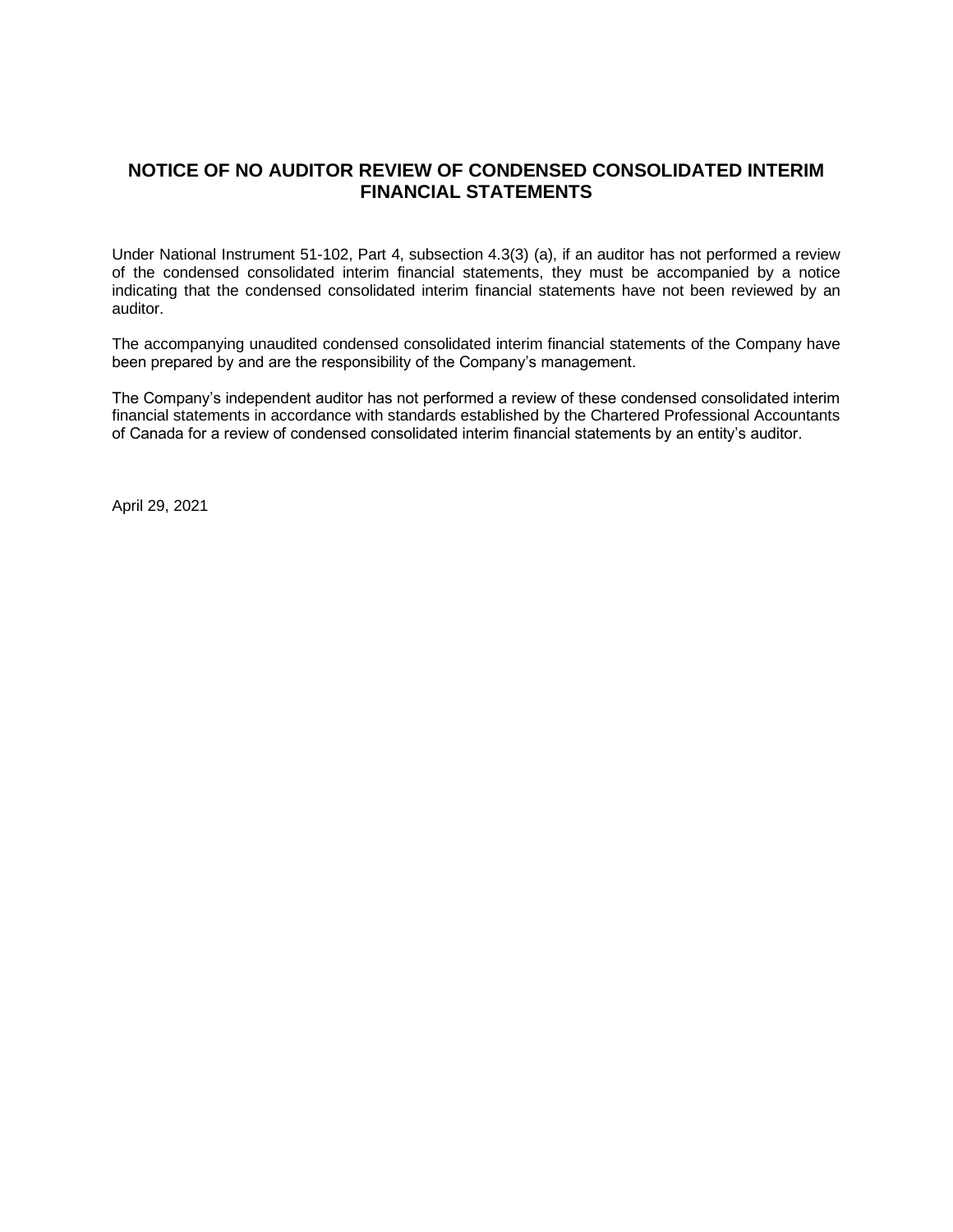## **HUNTSMAN EXPLORATION INC. (formerly BlueBird Battery Metals Inc.) Condensed Consolidated Interim Statements of Financial Position (Expressed in Canadian Dollars)**

|                                                   | <b>February 28, 2021</b> | <b>August 31, 2020</b> |              |  |
|---------------------------------------------------|--------------------------|------------------------|--------------|--|
|                                                   | (unaudited)              |                        |              |  |
| <b>ASSETS</b>                                     |                          |                        |              |  |
| Current                                           |                          |                        |              |  |
| Cash                                              | \$<br>2,382,279          | \$                     | 42,653       |  |
| Amounts receivable                                | 101,346                  |                        | 16,028       |  |
| Prepaid expenses                                  | 223,192                  |                        | 25,220       |  |
|                                                   | 2,706,817                |                        | 83,901       |  |
| Exploration and evaluation assets (Notes 6 and 8) | 9,893,279                |                        | 2,730,830    |  |
|                                                   | \$<br>12,600,096         | \$                     | 2,814,731    |  |
| <b>LIABILITIES AND SHAREHOLDERS' EQUITY</b>       |                          |                        |              |  |
| <b>Liabilities</b>                                |                          |                        |              |  |
| Current                                           |                          |                        |              |  |
| Accounts payable and accrued liabilities (Note 8) | \$<br>591,880            | \$                     | 1,018,880    |  |
| Loans payable (Notes 7 and 8)                     |                          |                        | 262,300      |  |
|                                                   | 591,880                  |                        | 1,281,180    |  |
| <b>Shareholders' Equity</b>                       |                          |                        |              |  |
| Share capital (Note 9)                            | 25, 159, 753             |                        | 13,661,609   |  |
| Share subscriptions received (Note 9)             |                          |                        | 25,000       |  |
| Contributed surplus (Note 9)                      | 2,639,880                |                        | 1,810,168    |  |
| <b>Deficit</b>                                    | (15,803,164)             |                        | (13,980,595) |  |
| Accumulated other comprehensive income            | 11,747                   |                        | 17,369       |  |
|                                                   | 12,008,216               |                        | 1,533,551    |  |
|                                                   | \$<br>12,600,096         | \$                     | 2,814,731    |  |

Going Concern (Note 2) Commitments (Note 6) Subsequent Event (Note 13)

Authorized for issuance on behalf of the Board on April 29, 2021:

 *"Nathan Tribble"* Director

 *"Jeremy Ross"* Director

The accompanying notes are an integral part of these condensed consolidated interim financial statements.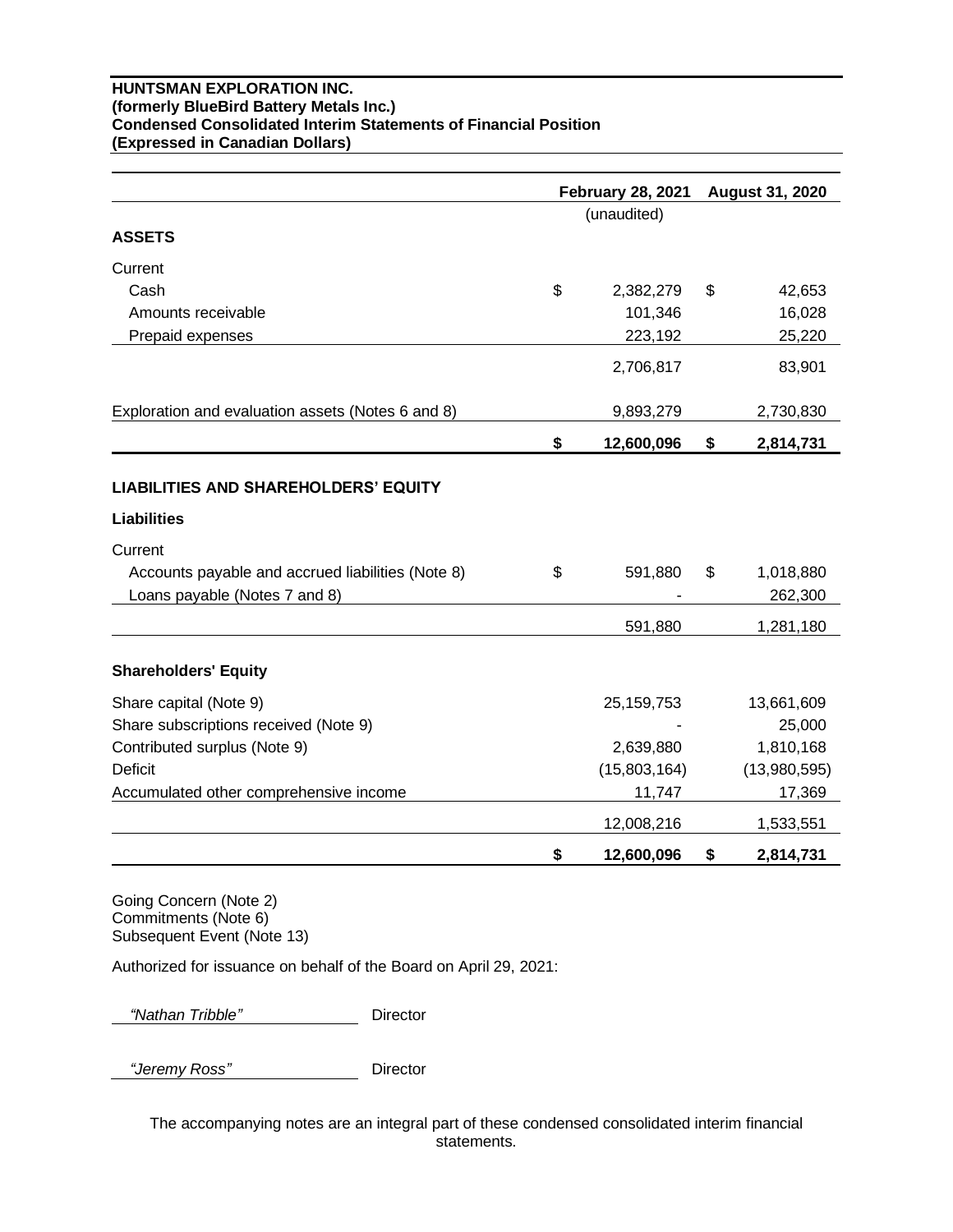## **HUNTSMAN EXPLORATION INC. (formerly BlueBird Battery Metals Inc.) Condensed Consolidated Interim Statements of Comprehensive Loss (Unaudited – Expressed in Canadian Dollars)**

|                                                                                                                                                             | <b>Three Months Ended</b><br>February 28,<br>February 29,<br>2021<br>2020 |                  | February 28,<br>2021 | <b>Six Months Ended</b><br>February 29,<br>2020 |  |            |
|-------------------------------------------------------------------------------------------------------------------------------------------------------------|---------------------------------------------------------------------------|------------------|----------------------|-------------------------------------------------|--|------------|
|                                                                                                                                                             |                                                                           |                  |                      |                                                 |  |            |
| <b>Expenses</b>                                                                                                                                             |                                                                           |                  |                      |                                                 |  |            |
| Consulting fees (recovery) (Note 8)                                                                                                                         | \$                                                                        | 175,965          | \$<br>$(12,042)$ \$  | 453,784 \$                                      |  | 41,970     |
| Foreign exchange                                                                                                                                            |                                                                           | 459              |                      | 459                                             |  |            |
| General exploration costs                                                                                                                                   |                                                                           | 4,581            | 2,099                | 16,936                                          |  | 6,105      |
| Management fees (Note 8)                                                                                                                                    |                                                                           | 55,000           |                      | 132,500                                         |  |            |
| Office and general (Note 8)                                                                                                                                 |                                                                           | 17,716           | 19,440               | 38,388                                          |  | 31,661     |
| <b>Professional fees</b>                                                                                                                                    |                                                                           | 22,666           | 39,794               | 91,024                                          |  | 49,634     |
| Rent (Note 8)                                                                                                                                               |                                                                           | 15,000           | 9,000                | 26,000                                          |  | 18,000     |
| Share-based payments (Notes 8 and 9)                                                                                                                        |                                                                           | 642,973          |                      | 642,973                                         |  |            |
| Shareholder communications and investor relations                                                                                                           |                                                                           | 286,428          | 17,338               | 374,296                                         |  | 34,988     |
| Transfer agent and filing fees                                                                                                                              |                                                                           | 20,627           | 8,954                | 49,327                                          |  | 10,489     |
| Travel                                                                                                                                                      |                                                                           | 1,097            | 1,151                | 1,226                                           |  | 1,151      |
| <b>Loss Before Other Item</b><br><b>Other Item</b>                                                                                                          |                                                                           | (1,242,512)      | (85, 734)            | (1,826,913)                                     |  | (193,998)  |
| Interest income                                                                                                                                             |                                                                           | 3,459            |                      | 4,344                                           |  |            |
| Net Loss for the Period                                                                                                                                     |                                                                           | (1,239,053)      | (85, 734)            | (1,822,569)                                     |  | (193,998)  |
| <b>Other Comprehensive Income (Loss)</b><br>Items that may be reclassified subsequently to income<br>or loss:<br>Exchange difference on translating foreign |                                                                           |                  |                      |                                                 |  |            |
| operations                                                                                                                                                  |                                                                           | 9,815            | (20, 280)            | (5,622)                                         |  | (18, 898)  |
| <b>Comprehensive Loss for the Period</b>                                                                                                                    | \$                                                                        | $(1,229,238)$ \$ | $(106, 014)$ \$      | $(1,828,191)$ \$                                |  | (212, 896) |
| Loss per Share - Basic and Diluted                                                                                                                          | \$                                                                        | $(0.01)$ \$      | (0.00)               | \$<br>$(0.03)$ \$                               |  | (0.01)     |
| <b>Weighted Average Number of Common Shares</b><br>Outstanding                                                                                              |                                                                           | 85,248,408       | 25,790,698           | 67,356,737                                      |  | 25,544,943 |

## The accompanying notes are an integral part of these condensed consolidated interim financial statements.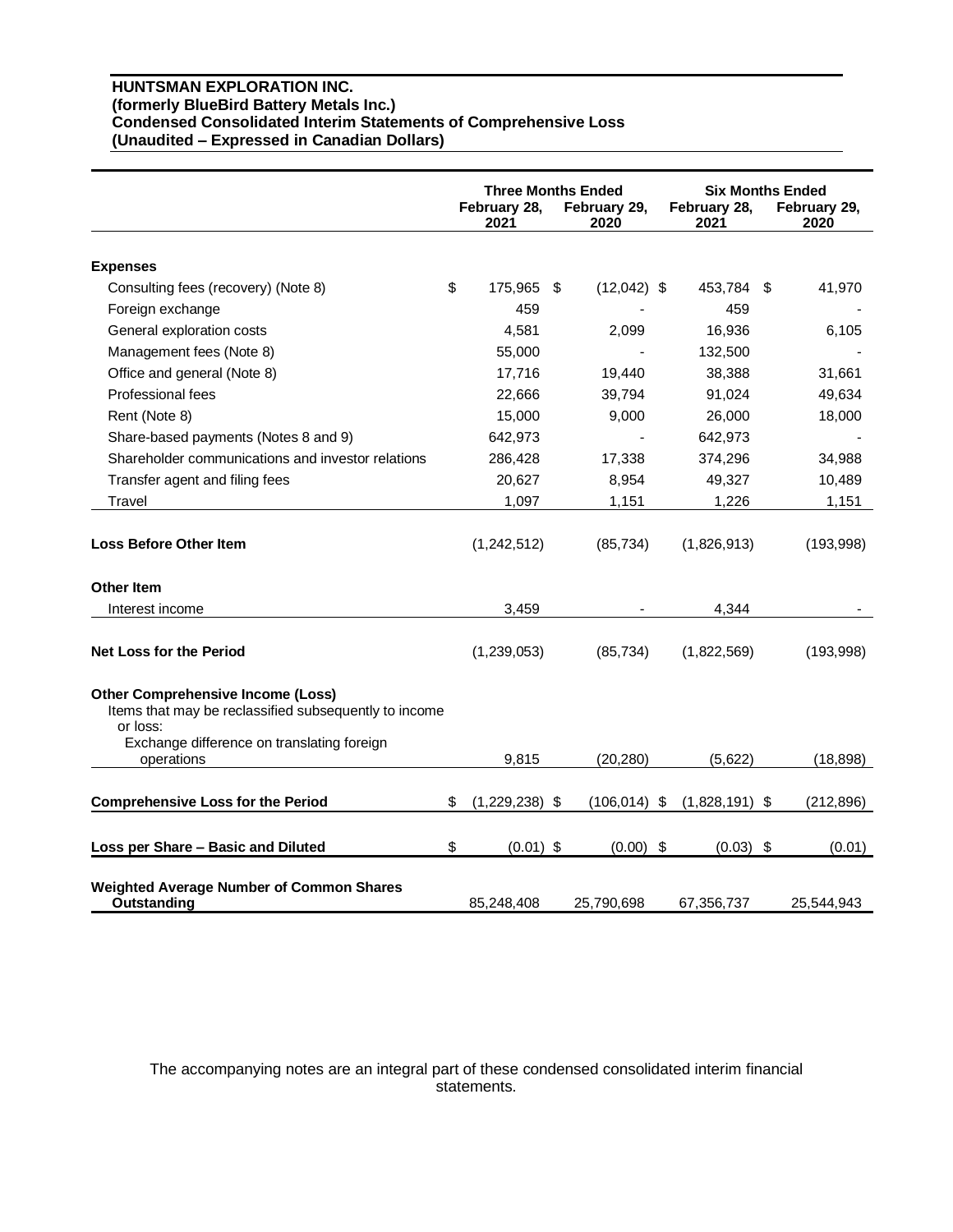## **HUNTSMAN EXPLORATION INC. (formerly BlueBird Battery Metals Inc.) Condensed Consolidated Interim Statements of Changes in Equity (Unaudited – Expressed in Canadian Dollars)**

|                                                                                     |                                   | <b>Share Capital</b> |                      |                                             |          |                                      |                    |                                                               |                        |
|-------------------------------------------------------------------------------------|-----------------------------------|----------------------|----------------------|---------------------------------------------|----------|--------------------------------------|--------------------|---------------------------------------------------------------|------------------------|
|                                                                                     | <b>Number of</b><br><b>Shares</b> |                      | <b>Share Capital</b> | <b>Obligation to</b><br><b>Issue Shares</b> |          | <b>Contributed</b><br><b>Surplus</b> | <b>Deficit</b>     | <b>Accumulated</b><br>Other<br>Comprehensive<br>Income (Loss) | Total                  |
| Balance, August 31, 2019                                                            | 25,299,187                        | \$                   | 12,735,699           | \$                                          |          | \$<br>1,713,867                      | (12,786,598)       | \$<br>(38, 660)                                               | \$<br>1,624,308        |
| Private placements                                                                  | 745,454                           |                      | 82,000               |                                             |          |                                      |                    |                                                               | 82,000                 |
| Net loss for the period<br>Exchange difference on<br>translating foreign operations |                                   |                      |                      |                                             |          |                                      | (193,998)          | (18, 898)                                                     | (193,998)<br>(18, 898) |
| Balance, February 29, 2020                                                          | 26,044,641                        |                      | 12,817,699           |                                             |          | 1,713,867                            | (12,980,596)       | (57, 558)                                                     | 1,493,412              |
| Private placements                                                                  | 5,000,000                         |                      | 500,000              |                                             |          |                                      |                    |                                                               | 500,000                |
| Share issuance costs<br>Shares issued for exploration and                           |                                   |                      | (4, 410)             |                                             |          |                                      |                    |                                                               | (4, 410)               |
| evaluation assets                                                                   | 2,187,499                         |                      | 306,250              |                                             |          |                                      |                    |                                                               | 306,250                |
| Obligation to issue shares                                                          |                                   |                      |                      |                                             | 25,000   |                                      |                    |                                                               | 25,000                 |
| Warrants exercised                                                                  | 300,500                           |                      | 42,070               |                                             |          |                                      |                    |                                                               | 42,070                 |
| Stock options granted                                                               |                                   |                      |                      |                                             |          | 96,301                               |                    |                                                               | 96,301                 |
| Net loss for the period<br>Exchange difference on                                   |                                   |                      |                      |                                             |          |                                      | (999, 999)         |                                                               | (999, 999)             |
| translating foreign operations                                                      |                                   |                      |                      |                                             |          |                                      |                    | 74.927                                                        | 74,927                 |
| Balance, August 31, 2020                                                            | 33,532,640                        |                      | 13,661,609           |                                             | 25,000   | 1,810,168                            | (13,980,595)       | 17,369                                                        | 1,533,551              |
| Private placements                                                                  | 30,095,000                        |                      | 6,019,000            |                                             | (25,000) |                                      |                    |                                                               | 5,994,000              |
| Share issuance costs<br>Shares issued for exploration and                           |                                   |                      | (434, 619)           |                                             |          | 186,759                              |                    |                                                               | (247, 860)             |
| evaluation assets                                                                   | 23,436,890                        |                      | 5,891,907            |                                             |          |                                      |                    |                                                               | 5,891,907              |
| Warrants exercised                                                                  | 154,545                           |                      | 21,636               |                                             |          |                                      |                    |                                                               | 21,636                 |
| Stock options exercised<br>Fair value transferred upon                              | 1,000                             |                      | 200                  |                                             |          |                                      |                    |                                                               | 200                    |
| exercise of stock options                                                           |                                   |                      | 20                   |                                             |          | (20)                                 |                    |                                                               |                        |
| Stock options granted                                                               |                                   |                      |                      |                                             |          | 642,973                              |                    |                                                               | 642,973                |
| Net loss for the period<br>Exchange difference on                                   |                                   |                      |                      |                                             |          |                                      | (1,822,569)        |                                                               | (1,822,569)            |
| translating foreign operations                                                      |                                   |                      |                      |                                             |          |                                      |                    | (5,622)                                                       | (5,622)                |
| Balance, February 28, 2021                                                          | 87,220,075                        | \$                   | 25, 159, 753         | \$                                          |          | \$<br>2,639,880                      | \$<br>(15,803,164) | \$<br>11,747                                                  | \$<br>12,008,216       |

The accompanying notes are an integral part of these condensed consolidated interim financial statements.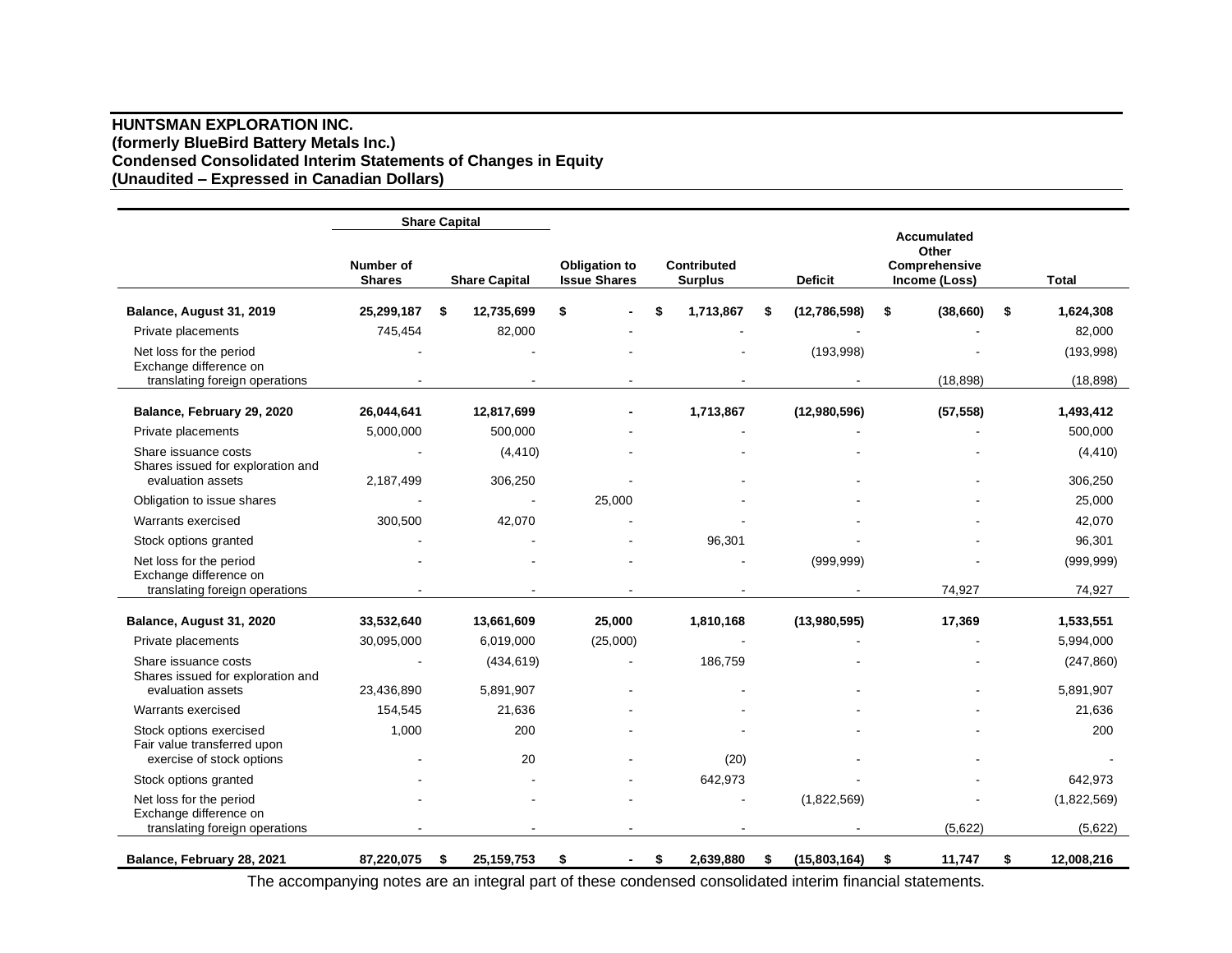## **HUNTSMAN EXPLORATION INC. (formerly BlueBird Battery Metals Inc.) Condensed Consolidated Interim Statements of Cash Flows (Unaudited – Expressed in Canadian Dollars)**

|                                                                                                                                                                              | <b>Six Months Ended</b><br>February 28,<br>February 29,<br>2021<br>2020 |    |            |  |
|------------------------------------------------------------------------------------------------------------------------------------------------------------------------------|-------------------------------------------------------------------------|----|------------|--|
| <b>Operating Activities</b>                                                                                                                                                  |                                                                         |    |            |  |
| Net loss for the period                                                                                                                                                      | \$<br>$(1,822,569)$ \$                                                  |    | (193,998)  |  |
| Item not involving cash:                                                                                                                                                     |                                                                         |    |            |  |
| Share-based payments                                                                                                                                                         | 642,973                                                                 |    |            |  |
| Changes in non-cash working capital balances:                                                                                                                                |                                                                         |    |            |  |
| Amounts receivable                                                                                                                                                           | (85, 318)                                                               |    | (7, 133)   |  |
| Prepaid expenses                                                                                                                                                             | (197, 972)                                                              |    | 3,864      |  |
| Accounts payable and accrued liabilities                                                                                                                                     | (801,349)                                                               |    | 195,228    |  |
| <b>Cash Used in Operating Activities</b>                                                                                                                                     | (2, 264, 235)                                                           |    | (2,039)    |  |
| <b>Investing Activity</b>                                                                                                                                                    |                                                                         |    |            |  |
| Exploration and evaluation asset expenditures, net                                                                                                                           | (901,815)                                                               |    | (159, 474) |  |
| <b>Cash Used in Investing Activity</b>                                                                                                                                       | (901,815)                                                               |    | (159, 474) |  |
| <b>Financing Activities</b>                                                                                                                                                  |                                                                         |    |            |  |
| Shares issued for cash                                                                                                                                                       | 5,994,000                                                               |    | 82,000     |  |
| Share issuance costs                                                                                                                                                         | (247, 860)                                                              |    |            |  |
| Shares issued for warrant exercise                                                                                                                                           | 21,636                                                                  |    |            |  |
| Shares issued for stock option exercise                                                                                                                                      | 200                                                                     |    |            |  |
| Proceeds from loans payable                                                                                                                                                  |                                                                         |    | 93,300     |  |
| Repayments of loans payable                                                                                                                                                  | (262,300)                                                               |    | (31,000)   |  |
| <b>Cash Provided by Financing Activities</b>                                                                                                                                 | 5,505,676                                                               |    | 144,300    |  |
| <b>Change in Cash</b>                                                                                                                                                        | 2,339,626                                                               |    | (17, 213)  |  |
| <b>Cash, Beginning of Period</b>                                                                                                                                             | 42,653                                                                  |    | 18,507     |  |
| <b>Cash, End of Period</b>                                                                                                                                                   | \$<br>2,382,279                                                         | \$ | 1,294      |  |
| <b>Non-cash Transactions and Supplemental Disclosures</b><br>Shares issued for exploration and evaluation assets (Notes 6<br>and $9)$                                        | \$<br>5,891,907                                                         | S. |            |  |
| Exploration and evaluation asset expenditures included in<br>accounts payable and accrued liabilities (opening)<br>Exploration and evaluation asset expenditures included in | \$<br>145,407                                                           | \$ | 202,458    |  |
| accounts payable and accrued liabilities (closing)                                                                                                                           | \$<br>519,755                                                           | \$ | 110,182    |  |
| Interest paid                                                                                                                                                                | \$                                                                      | \$ |            |  |
| Income taxes paid                                                                                                                                                            | \$                                                                      | \$ |            |  |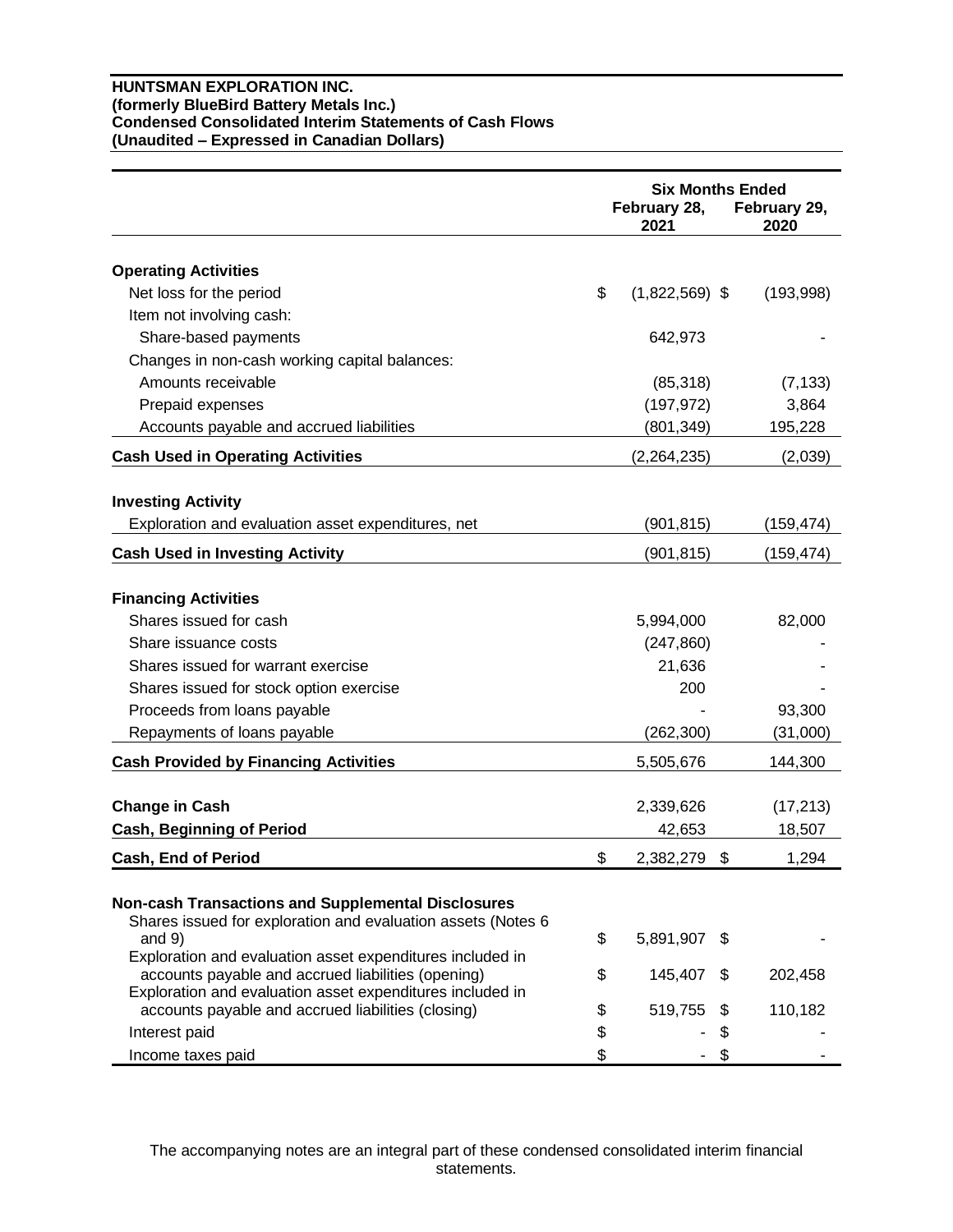## **1. NATURE OF OPERATIONS**

Huntsman Exploration Inc. (formerly BlueBird Battery Metals Inc.) (the "Company") is an exploration stage company incorporated pursuant to the British Columbia *Business Corporations Act* on March 31, 2011. The principal business of the Company is the identification, evaluation and acquisition of mineral properties, as well as exploration of mineral properties once acquired. The Company changed its name from BlueBird Battery Metals Inc. to Huntsman Exploration Inc. on September 17, 2020. The Company's shares are listed for trading on the TSX Venture Exchange ("TSX-V") under the symbol "HMAN" and on the US OTC Markets under the symbol "BBBMF". The address of the Company's corporate office and its principal place of business is 1680 – 200 Burrard Street, Vancouver, British Columbia, Canada, V6C 3L6.

On September 17, 2020, the Company consolidated its common shares on the basis of one new share for two old shares. All share and per share amounts have been revised to reflect the consolidation.

## **2. GOING CONCERN**

These condensed consolidated interim financial statements have been prepared on the basis of accounting principles applicable to a going concern, which assumes that the Company will continue in operation for the foreseeable future and will be able to realize its assets and discharge its liabilities in the normal course of operations.

The Company has incurred a net loss of \$1,822,569 for the six months ended February 28, 2021 (2020 - \$193,998) and has an accumulated deficit of \$15,803,164 at February 28, 2021. These factors indicate the existence of a material uncertainty that may cast significant doubt about the Company's ability to continue as a going concern.

In early March 2020, there was a global outbreak of coronavirus (COVID-19). The actual and threatened spread of the virus globally has had a material adverse effect on the global economy and, specifically, the regional economies in which the Company operates. The pandemic could continue to have a negative impact on the stock market, including trading prices of the Company's shares and its ability to raise new capital. These factors, among others, could have a significant impact on the Company's operations.

The Company's ability to continue its operations and to realize assets at their carrying values is dependent upon its ability to fund its existing acquisition and exploration commitments on its exploration and evaluation assets when they come due, which would cease to exist if the Company decides to terminate its commitments, and to cover its operating costs. The Company may be able to generate working capital to fund its operations by the sale of its exploration and evaluation assets or raising additional capital through equity markets. However, there is no assurance it will be able to raise funds in the future. These condensed consolidated interim financial statements do not give effect to any adjustments required to realize its assets and discharge its liabilities in other than the normal course of business and at amounts different from those reflected in the accompanying condensed consolidated interim financial statements.

## **3. BASIS OF PREPARATION**

## a) Statement of compliance

The condensed consolidated interim financial statements of the Company have been prepared in accordance with International Accounting Standard ("IAS") 34 *Interim Financial Reporting*.

The condensed consolidated interim financial statements of the Company should be read in conjunction with the Company's 2020 annual consolidated financial statements that have been prepared in accordance with International Financial Reporting Standards ("IFRS"), as issued by the International Accounting Standards Board.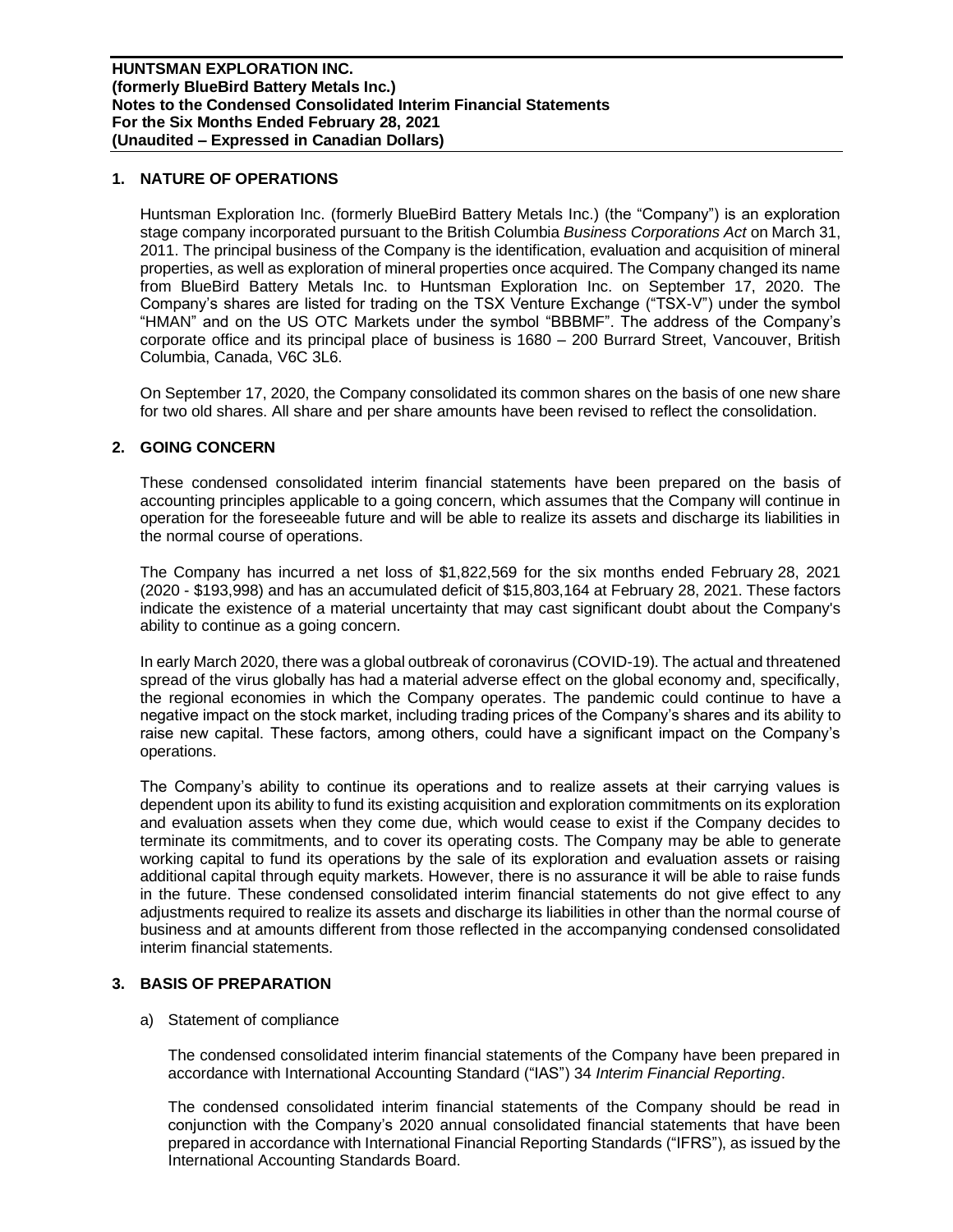## **3. BASIS OF PREPARATION** (Continued)

a) Statement of compliance (continued)

These condensed consolidated interim financial statements were reviewed by the Audit Committee and approved and authorized for issue by the Board of Directors on April 29, 2021.

b) Measurement basis

These condensed consolidated interim financial statements have been prepared under the historical cost basis, except for certain financial instruments that have been measured at fair value. These condensed consolidated interim financial statements have been prepared under the accrual basis of accounting, except for cash flow information.

c) Basis of presentation

These condensed consolidated interim financial statements include the accounts of the Company and its wholly owned subsidiaries, BlueBird Battery Metals Australia Pty. Ltd. and Huntsman Exploration USA Inc., which were incorporated in Australia on April 10, 2018 and in the USA on September 22, 2020, respectively. Intercompany balances and transactions are eliminated in preparation of the Company's condensed consolidated interim financial statements.

d) Foreign currency translation

The functional currency of the Company is the Canadian dollar. The functional currency of the Company's Australian subsidiary is the Australian dollar, and the functional currency of the Company's USA subsidiary is the US dollar, which has been determined to be the currency of the primary economic environment in which the subsidiaries operate.

Transactions in currencies other than the functional currency are recorded at the exchange rates prevailing on the dates of the transactions. At each reporting date, monetary assets and liabilities denominated in foreign currencies are translated at the rates prevailing at the reporting date. Nonmonetary items are measured at historical cost in a functional currency and are not retranslated.

## **4. SIGNIFICANT ACCOUNTING POLICIES**

a) New accounting standards adopted during the period

#### *IFRS 3 Business Combinations*

IFRS 3 has been amended to revise the definition of a business to include an input and a substantive process that together significantly contribute to the ability to create outputs. On September 1, 2020, the Company adopted the amendment to IFRS 3 and has determined that there was no impact for the Company.

## **IAS 1 Presentation of Financial Statements and IAS 8 Accounting Policies, Changes in** *Accounting Estimates and Errors*

IAS 1 and IAS 8 have been amended to use a consistent definition of materiality throughout IFRS and the Conceptual Framework for Financial Reporting; clarify the explanation of the definition of material; and incorporate guidance in IAS 1 regarding immaterial information. On September 1, 2020, the Company adopted the amendments to IAS 1 and IAS 8 and has determined that there was no impact for the Company.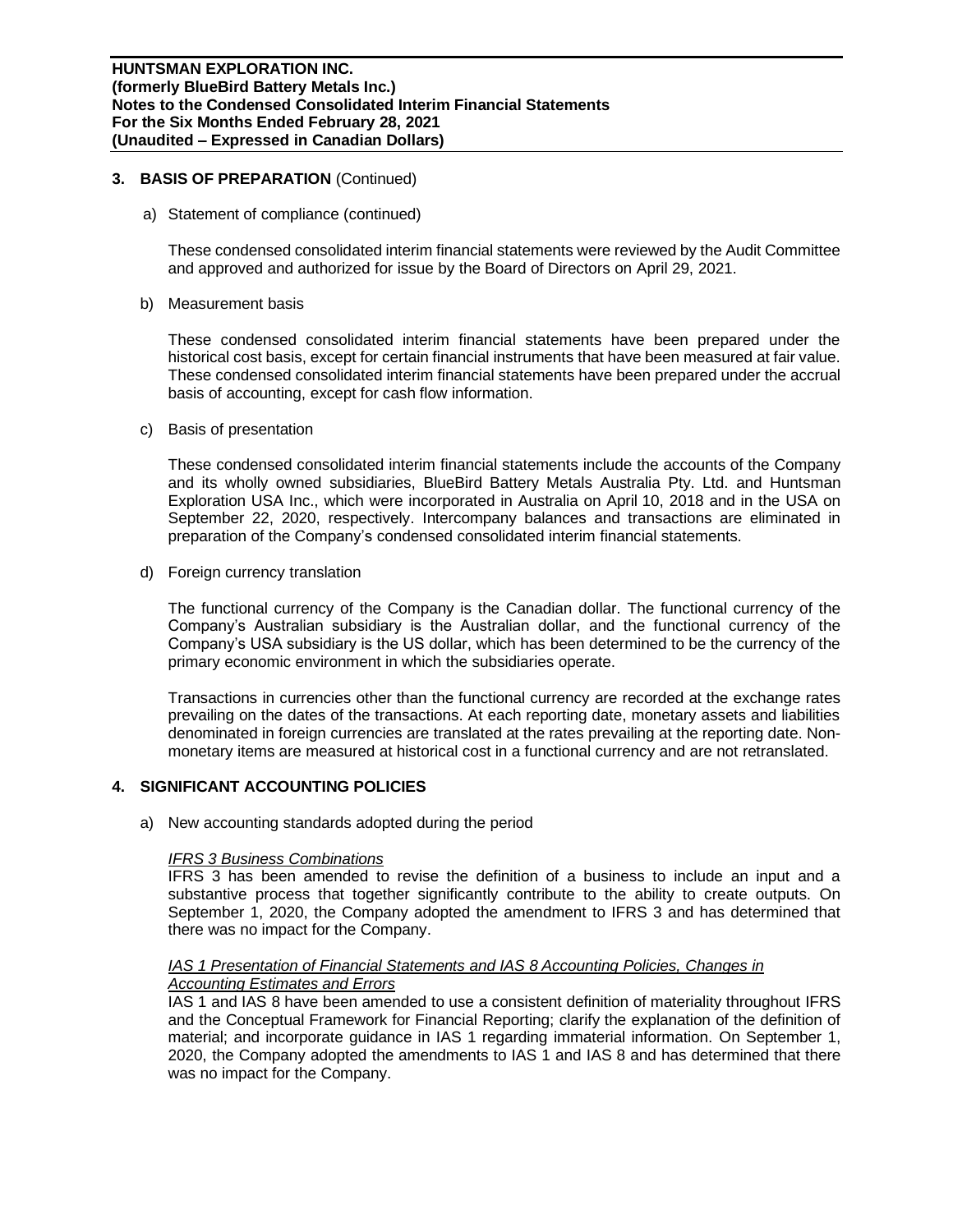## **4. SIGNIFICANT ACCOUNTING POLICIES** (Continued)

b) Accounting standard issued but not yet effective

### *IAS 1 Presentation of Financial Statements*

IAS 1 has been amended to clarify classification of liabilities as current or non-current. The amendments are effective for the years beginning on or after January 1, 2023. The amendment is expected to have no impact for the Company.

## **5. CRITICAL ACCOUNTING ESTIMATES AND JUDGMENTS**

The Company makes estimates and assumptions about the future that affect the reported amounts of assets and liabilities. Estimates and judgments are continually evaluated based on historical experience and other factors, including expectations of future events that are believed to be reasonable under the circumstances. In the future, actual experience may differ from these estimates and assumptions.

The effect of a change in an accounting estimate is recognized prospectively by including it in comprehensive income (loss) in the year of the change, if the change affects that year only, or in the year of the change and future years, if the change affects both.

## *Critical judgments in applying accounting policies*

Information about critical judgments in applying accounting policies that have the most significant risk of causing material adjustment to the carrying amounts of assets and liabilities recognized in the condensed consolidated interim financial statements within the next financial year are discussed below.

a) Impairment of exploration and evaluation assets

The application of the Company's accounting policy for exploration and evaluation expenditures and impairment of the capitalized expenditures requires judgment in determining whether it is likely that future economic benefits will flow to the Company, which may be based on assumptions about future events or circumstances. Estimates and assumptions made may change if new information becomes available. If, after expenditure is capitalized, information becomes available suggesting that the recovery of expenditure is unlikely, the amount capitalized is written off in profit or loss in the year the new information becomes available.

b) Title to mineral property interests

Although the Company has taken steps to verify title to mineral properties in which it has an interest, these procedures do not guarantee the Company's title. Such properties may be subject to prior agreements or transfers and title may be affected by undetected defects.

c) Income taxes

Significant judgment is required in determining the provision for income taxes. There are many transactions and calculations undertaken during the ordinary course of business for which the ultimate tax determination is uncertain. The Company recognizes liabilities and contingencies for anticipated tax audit issues based on the Company's current understanding of the tax law. For matters where it is probable that an adjustment will be made, the Company records its best estimate of the tax liability, including the related interest and penalties in the current tax provision. Management believes they have adequately provided for the probable outcome of these matters; however, the final outcome may result in a materially different outcome than the amount included in the tax liabilities.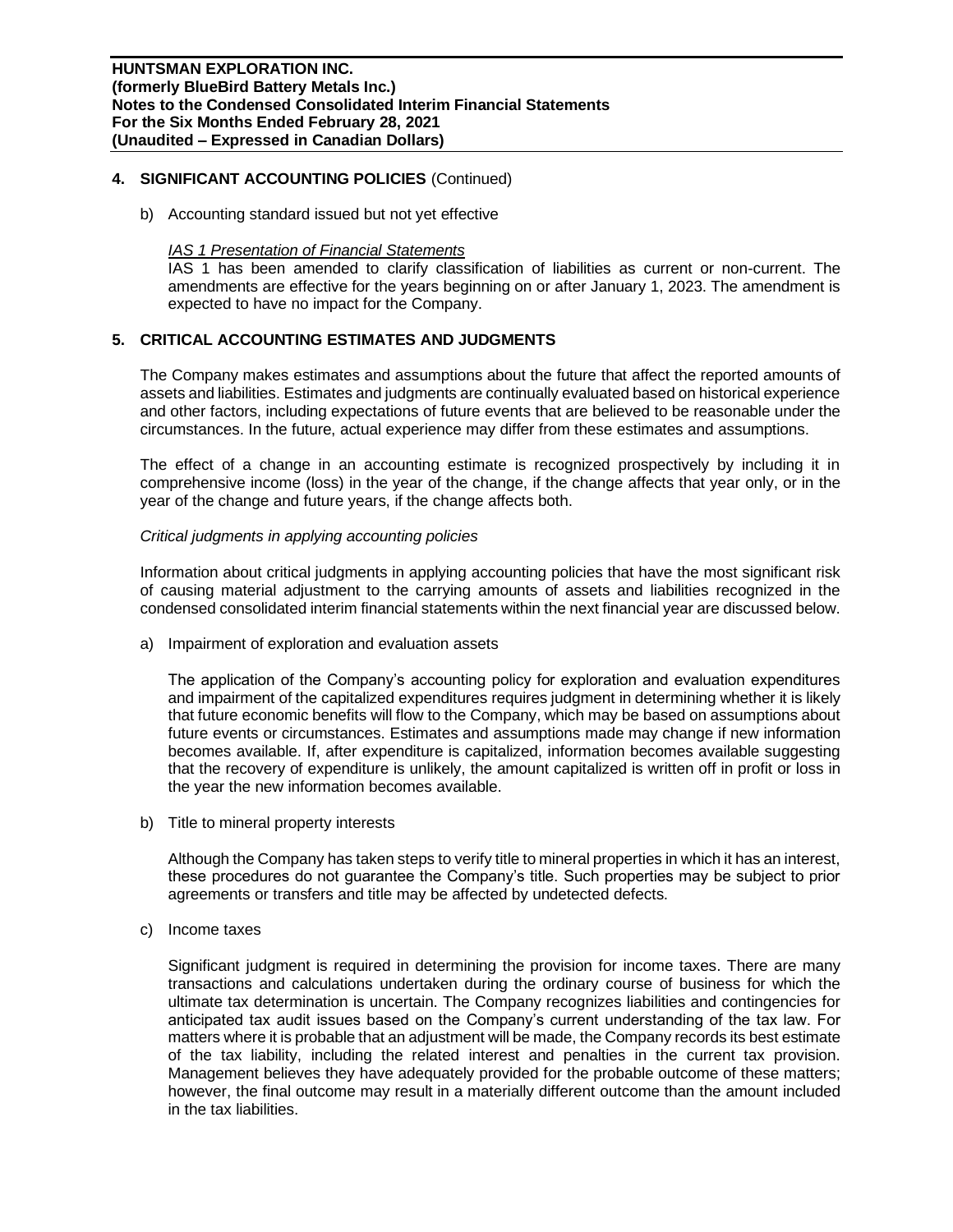## **5. CRITICAL ACCOUNTING ESTIMATES AND JUDGMENTS** (Continued)

*Critical judgments in applying accounting policies (continued)*

c) Income taxes (continued)

In addition, the Company recognizes deferred tax assets relating to tax losses carried forward to the extent that it is probable that taxable profit will be available against which a deductible temporary difference can be utilized. This is deemed to be the case when there are sufficient taxable temporary differences relating to the same taxation authority and the same taxable entity that are expected to reverse in the same year as the expected reversal of the deductible temporary difference, or in years into which a tax loss arising from the deferred tax asset can be carried back or forward. However, utilization of the tax losses also depends on the ability of the taxable entity to satisfy certain tests at the time the losses are recouped.

d) Going concern risk assessment

The Company's ability to continue its operations and to realize assets at their carrying values is dependent upon its ability to fund its existing acquisition and exploration commitments on its exploration and evaluation assets when they come due, which would cease to exist if the Company decides to terminate its commitments, and to cover its operating costs. The Company may be able to generate working capital to fund its operations by the sale of its exploration and evaluation assets or raising additional capital through equity markets. However, there is no assurance it will be able to raise funds in the future. These condensed consolidated interim financial statements do not give effect to any adjustments required to realize its assets and discharge its liabilities in other than the normal course of business and at amounts different from those reflected in the accompanying condensed consolidated interim financial statements.

#### *Key sources of estimation uncertainty*

The following are key assumptions concerning the future and other key sources of estimation uncertainty that have a significant risk of resulting in material adjustments to the condensed consolidated interim financial statements.

a) Decommissioning liabilities

Rehabilitation provisions have been created based on the Company's internal estimates. Assumptions, based on the current economic environment, have been made that management believes are a reasonable basis upon which to estimate the future liability. These estimates take into account any material changes to the assumptions that occur when reviewed regularly by management. Estimates are reviewed annually and are based on current regulatory requirements. Significant changes in estimates of contamination, restoration standards and techniques will result in changes to provisions from year to year. Actual rehabilitation costs will ultimately depend on future market prices for the rehabilitation costs that will reflect the market condition at the time the rehabilitation costs are actually incurred.

The final cost of the currently recognized rehabilitation provisions may be higher or lower than currently provided for. As at February 28, 2021, the Company has no known rehabilitation requirements, and accordingly, no provision has been made.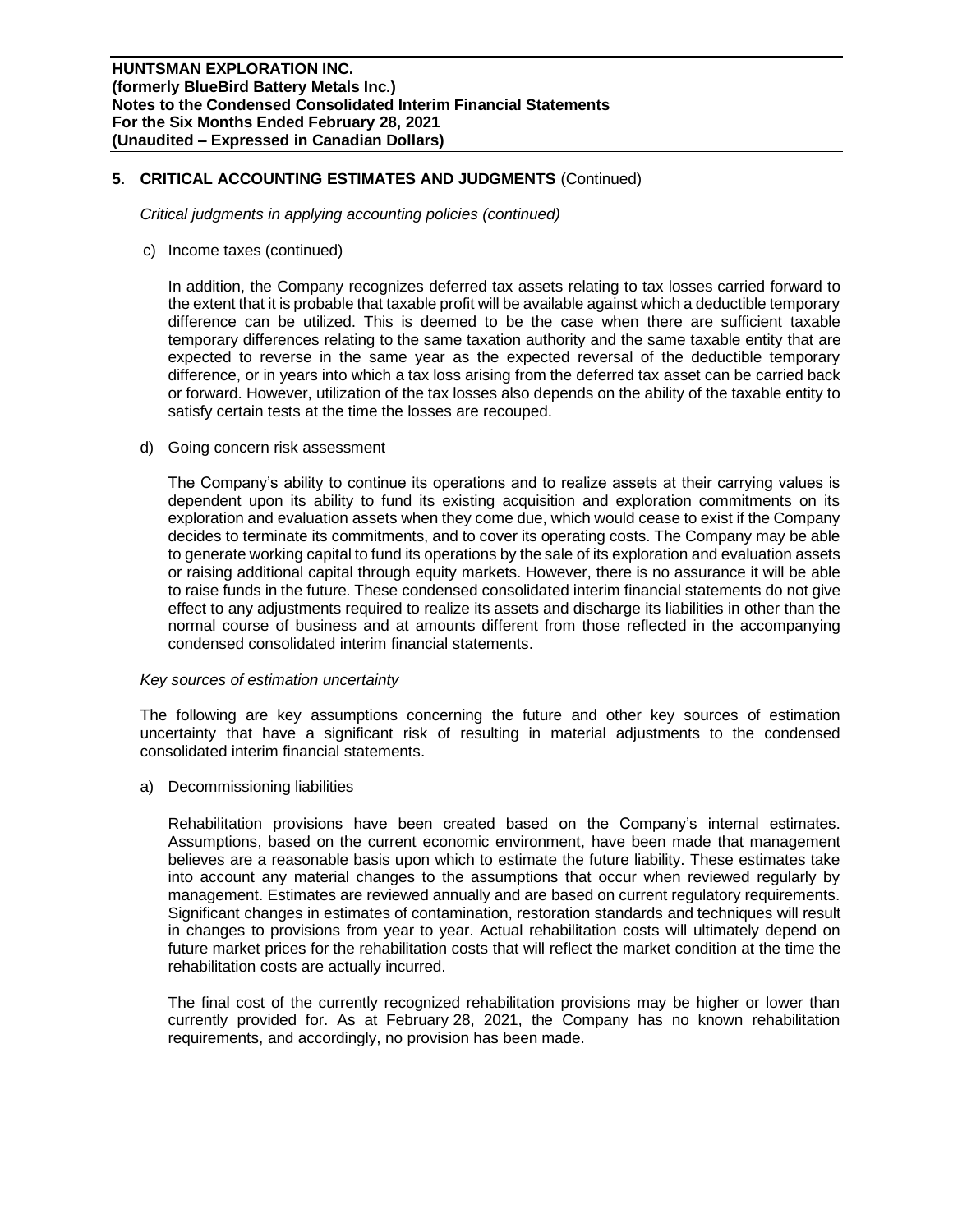## **5. CRITICAL ACCOUNTING ESTIMATES AND JUDGMENTS** (Continued)

*Key sources of estimation uncertainty (continued)*

b) Fair value of stock options granted

The Company uses the Black-Scholes option pricing model to value the stock options granted during the period. The Black-Scholes model was developed for use in estimating the fair value of traded options that have no vesting restrictions and are fully transferable. The model requires management to make estimates that are subjective and may not be representative of actual results. Changes in assumptions can materially affect estimates of fair values.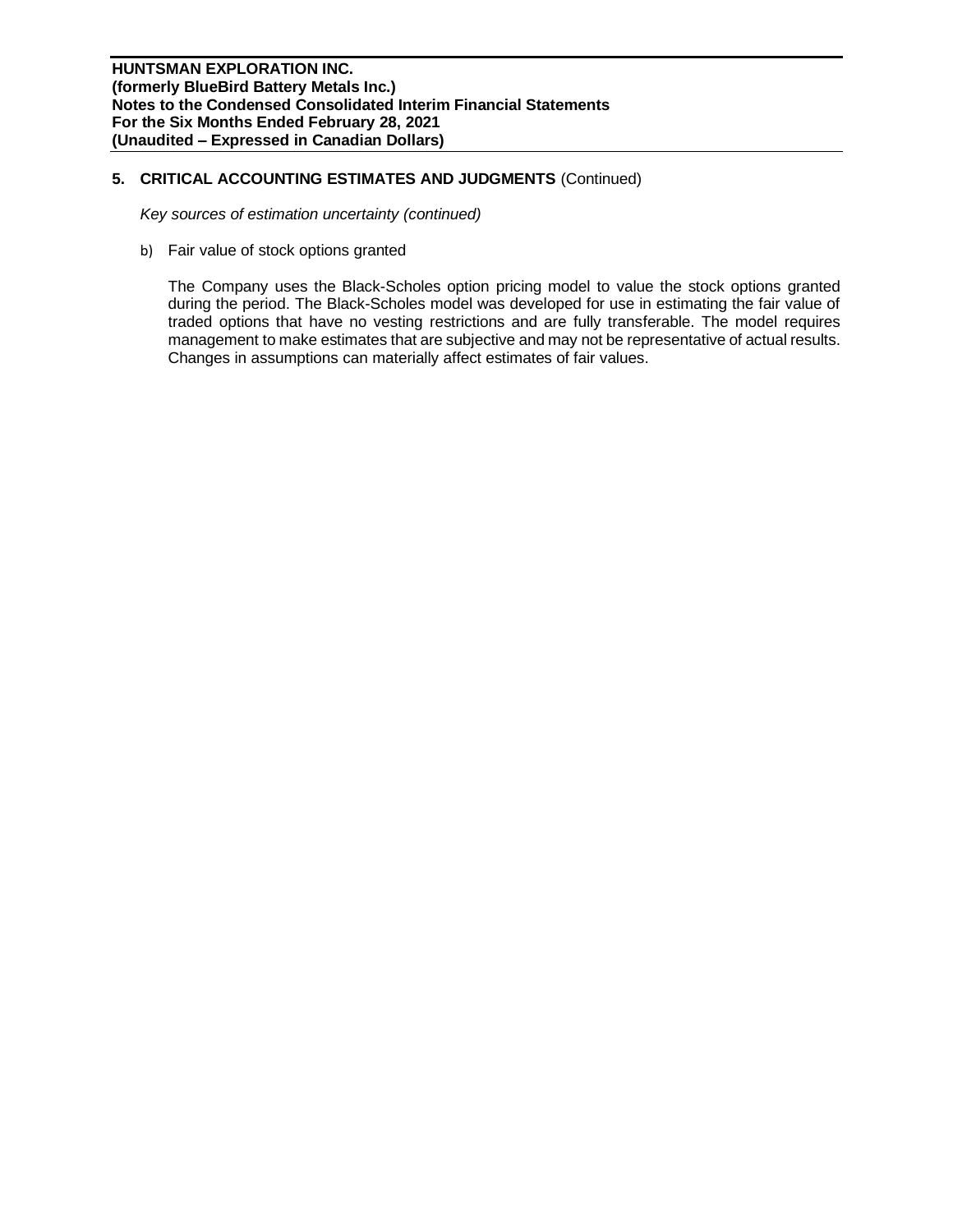**HUNTSMAN EXPLORATION INC. (formerly BlueBird Battery Metals Inc.) Notes to the Condensed Consolidated Interim Financial Statements For the Six Months Ended February 28, 2021 (Unaudited – Expressed in Canadian Dollars)**

# **6. EXPLORATION AND EVALUATION ASSETS**

Total costs incurred on exploration and evaluation assets are summarized as follows:

|                                                                                                                                                |    | <b>Baxter Spring</b>           |    | <b>Flint Property</b>            | <b>Canegrass</b><br><b>Property</b>                        | <b>Ashburton</b><br><b>Property</b> |    | Atikwa Lake /<br><b>Maybrun</b><br><b>Properties</b> | <b>Total</b>                                                   |
|------------------------------------------------------------------------------------------------------------------------------------------------|----|--------------------------------|----|----------------------------------|------------------------------------------------------------|-------------------------------------|----|------------------------------------------------------|----------------------------------------------------------------|
| <b>Acquisition Costs</b>                                                                                                                       |    |                                |    |                                  |                                                            |                                     |    |                                                      |                                                                |
| Balance, August 31, 2019<br>Acquisition and option payments (shares)<br>Claim costs<br>Impairment<br>Sale of exploration and evaluation assets | S  | 34,071                         |    |                                  | 1,548,832<br>131,250                                       | \$<br>175,000<br>(175,000)          | S  | 71,493<br>(71, 493)                                  | \$<br>1,620,325<br>306,250<br>34,071<br>(175,000)<br>(71, 493) |
| Balance, August 31, 2020<br>Acquisition and option payments<br>Claim costs<br>Currency translation difference                                  |    | 34.071<br>4,145,707<br>(8,378) |    | 2,199,870<br>127,900<br>(5, 503) | 1,680,082                                                  |                                     |    |                                                      | 1,714,153<br>6,345,577<br>127,900<br>(13, 881)                 |
| Balance, February 28, 2021                                                                                                                     | \$ | 4,171,400                      | S. | 2,322,267                        | \$<br>1,680,082                                            | \$                                  | \$ |                                                      | \$<br>8,173,749                                                |
| <b>Deferred Exploration Expenditures</b>                                                                                                       |    |                                |    |                                  |                                                            |                                     |    |                                                      |                                                                |
| Balance, August 31, 2019<br>Drilling<br>Geological<br>Sale of exploration and evaluation assets<br>Currency translation difference             |    |                                |    |                                  | \$<br>701,809<br>7,275<br>260,187<br>47,406                | \$                                  |    | 248,698<br>(248, 698)                                | \$<br>950,507<br>7,275<br>260,187<br>(248, 698)<br>47,406      |
| Balance, August 31, 2020<br>Camp and other<br>Drilling<br>Geological<br>Geophysical<br>Currency translation difference                         |    | 15,589<br>(181)                |    | 541                              | 1,016,677<br>19,771<br>525,858<br>177<br>120,747<br>20,351 |                                     |    |                                                      | 1,016,677<br>19,771<br>525,858<br>16,307<br>120,747<br>20,170  |
| Balance, February 28, 2021                                                                                                                     | \$ | 15,408                         | \$ | 541                              | \$<br>1,703,581                                            | \$<br>$\blacksquare$                | \$ |                                                      | \$<br>1,719,530                                                |
| <b>Total Exploration and Evaluation Assets</b>                                                                                                 |    |                                |    |                                  |                                                            |                                     |    |                                                      |                                                                |
| Balance, August 31, 2020                                                                                                                       | \$ | 34,071                         | S  |                                  | 2,696,759                                                  | \$                                  | S  |                                                      | \$<br>2,730,830                                                |
| Balance, February 28, 2021                                                                                                                     | \$ | 4.186.808                      | \$ | 2,322,808                        | \$<br>3,383,663                                            | \$                                  | \$ |                                                      | \$<br>9.893.279                                                |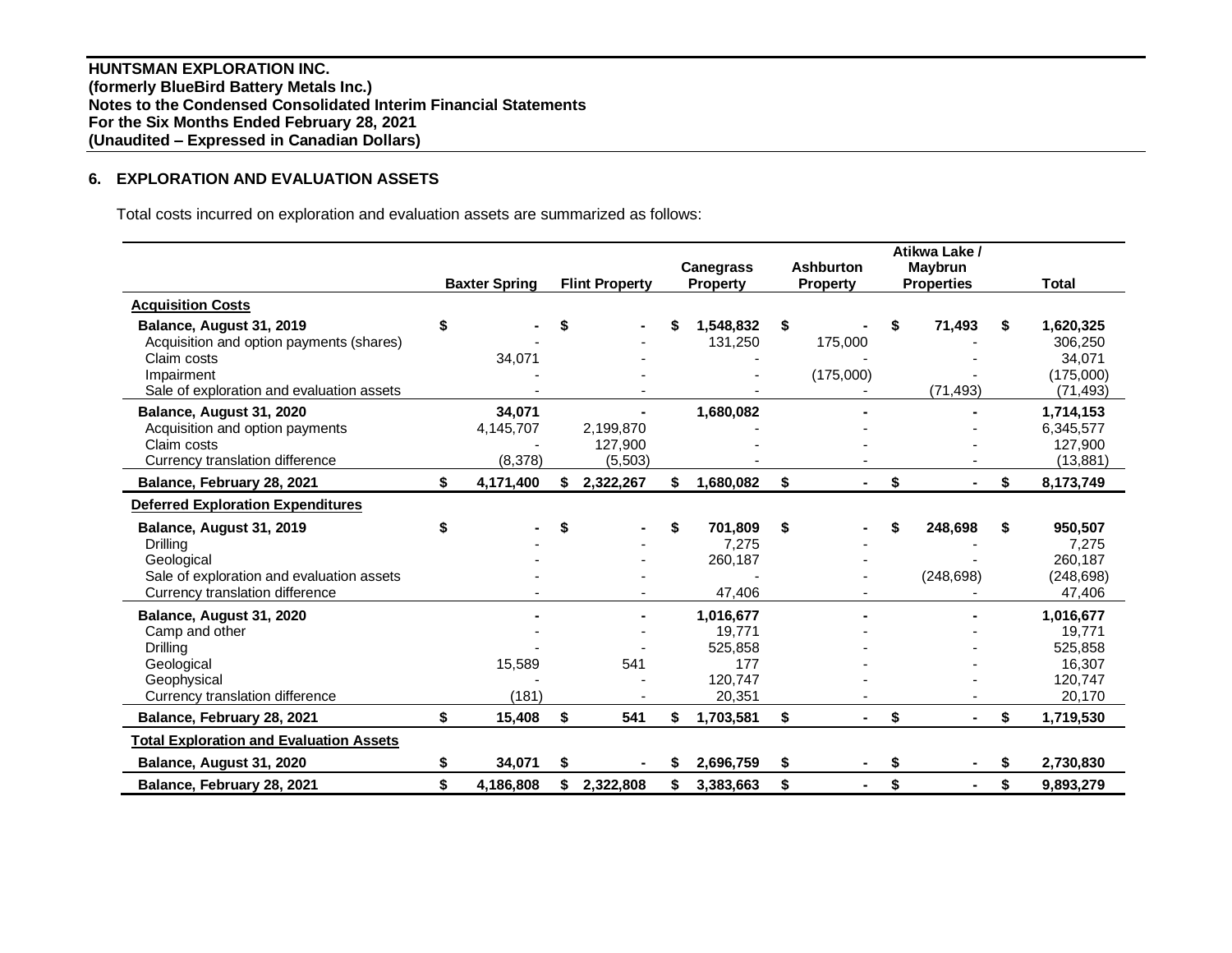## **6. EXPLORATION AND EVALUATION ASSETS** (Continued)

a) Baxter Spring Property

On August 26, 2020, the Company entered into an option agreement to acquire a 100% interest in the Baxter Spring Property, located in Nevada, from Liberty Gold Corp. ("Liberty") and Liberty's wholly owned subsidiary, Pilot Gold (USA) Inc.

In consideration, the Company must make payments as follows:

- Cash payment of US\$250,000 (paid);
- An additional cash payment US\$250,000 on or before December 1, 2021; and
- Issuance of common shares of the Company equal to 19.5% of the outstanding shares (issued 14,986,890 shares valued at \$3,821,657).

The property is subject to a 2% net smelter return royalty ("NSR") and Liberty retains a back-in right to acquire a 35% interest in the property within three years upon payment of the sum of US\$1,000,000 to the Company.

b) Flint Property

On December 3, 2020, the Company entered into an agreement to acquire a 100% interest in additional claims as part of the Flint Property. In consideration, the Company paid US\$100,000 in cash and issued 8,450,000 common shares of the Company valued at \$2,070,250.

The Company satisfied the option agreement by staking 174 claims within the area of interest of the agreement at a cost of \$127,900. The vendors retain a 2% NSR on the Flint Property, including claims staked by the Company.

c) Canegrass Property

On March 15, 2018, the Company entered into an option agreement with Trafalgar Resources Pty. Ltd. ("Trafalgar") to acquire a 100% interest in the Canegrass Property, located in the Mount Magnet region of Western Australia.

In consideration, the Company must make payments as follows:

- Cash payment of \$25,000 (paid) and issuance of 1,500,000 common shares of the Company (issued and valued at \$870,000) upon approval by the TSX-V (approval received on March 21, 2018);
- Issuance of an additional 937,500 common shares of the Company on or before March 21, 2019 (issued and valued at \$553,125); and
- Issuance of an additional 937,500 common shares of the Company on or before March 21, 2020 (issued and valued at \$131,250).

The Company must also incur exploration expenditures as follows:

- \$500,000 on or before March 21, 2019 (incurred);
- An additional \$500,000 on or before March 21, 2020 (incurred); and
- An additional \$500,000 on or before March 21, 2021 (incurred).

A finder's fee of 130,529 shares (issued and valued at \$75,707) was paid in relation to the agreement. Subject to further TSX-V approval, a discovery bonus of 750,000 common shares of the Company will be issued in the event of discovery of a copper/cobalt equivalent resource of 250,000 ounces or greater on the Canegrass Property.

The Company also paid a \$25,000 letter of intent ("LOI") fee to Trafalgar during the year ended August 31, 2018.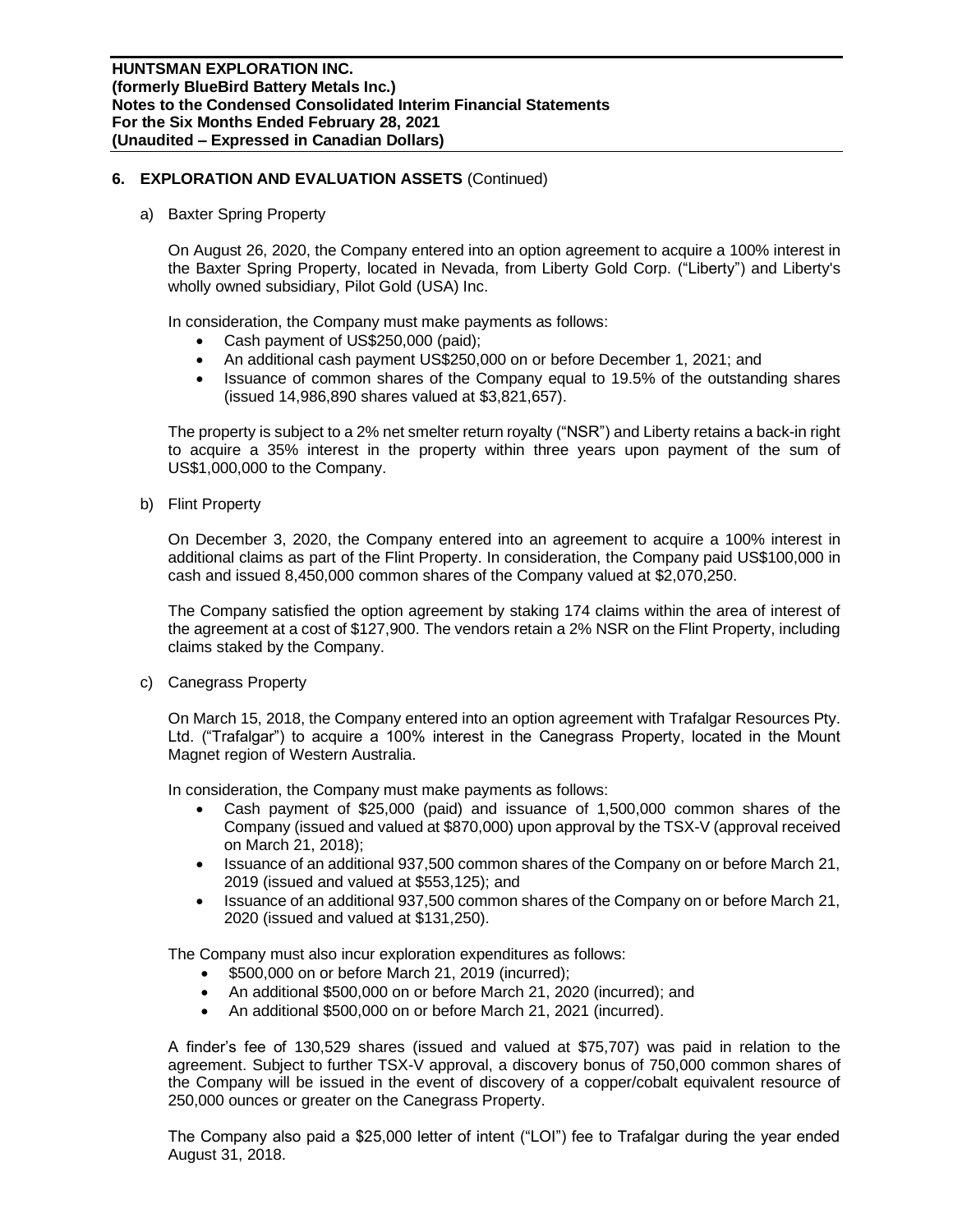## **6. EXPLORATION AND EVALUATION ASSETS** (Continued)

d) Ashburton Project

On August 8, 2018, the Company entered into an agreement to acquire a 100% interest in the Ashburton Project, located in Western Australia.

In consideration, the Company made payments as follows:

- Issued common shares of the Company upon completion with a volume weighted average price ("VWAP") over a 30-day period of \$750,000 (issued and valued at \$514,594 based on the trading price at the date of issuance); and
- Issued common shares of the Company with a VWAP over a 30-day period of \$750,000 on October 9, 2019 (issued and valued at \$175,000 based on the trading price at the date of issuance).

The Company also paid a \$25,000 LOI fee to the vendor during the year ended August 31, 2018.

The Company recorded impairment charges in the amounts of \$635,750 and \$175,000 during the years ended August 31, 2019 and 2020, respectively. The Company retains ownership of the Ashburton Project.

e) Atikwa Lake / Maybrun Properties

On February 4, 2016, the Company entered into an agreement to acquire a 100% undivided interest in 20 mineral claims located in Ontario. As consideration, the Company issued 37,500 common shares of the Company at a value of \$60,000.

In March 2017, an additional five claims were acquired for \$6,480.

On May 1, 2020, the Company entered into an agreement to dispose of the claims acquired in February 2016 and March 2017. In consideration, the Company received \$50,000 in cash. The Company will also conditionally receive 200,000 common shares of a public company if the purchaser of the claims enters into an amalgamation, a reverse takeover or similar transaction with a publicly traded company. Since the receipt of the 200,000 common shares is conditional and uncertain, no receivable has been recorded. The Company recorded a loss on sale of exploration and evaluation assets of \$270,191 during the year ended August 31, 2020.

## **7. LOANS PAYABLE**

|                                                        | 2021 | February 28, |   | August 31,<br>2020 |
|--------------------------------------------------------|------|--------------|---|--------------------|
| Loans payable to current and former directors (Note 8) |      | ٠            | S | 200,000            |
| Loans payable to shareholders                          |      |              |   | 62,300             |
|                                                        |      |              |   | 262,300            |

The amounts are unsecured, non-interest-bearing and are due on demand.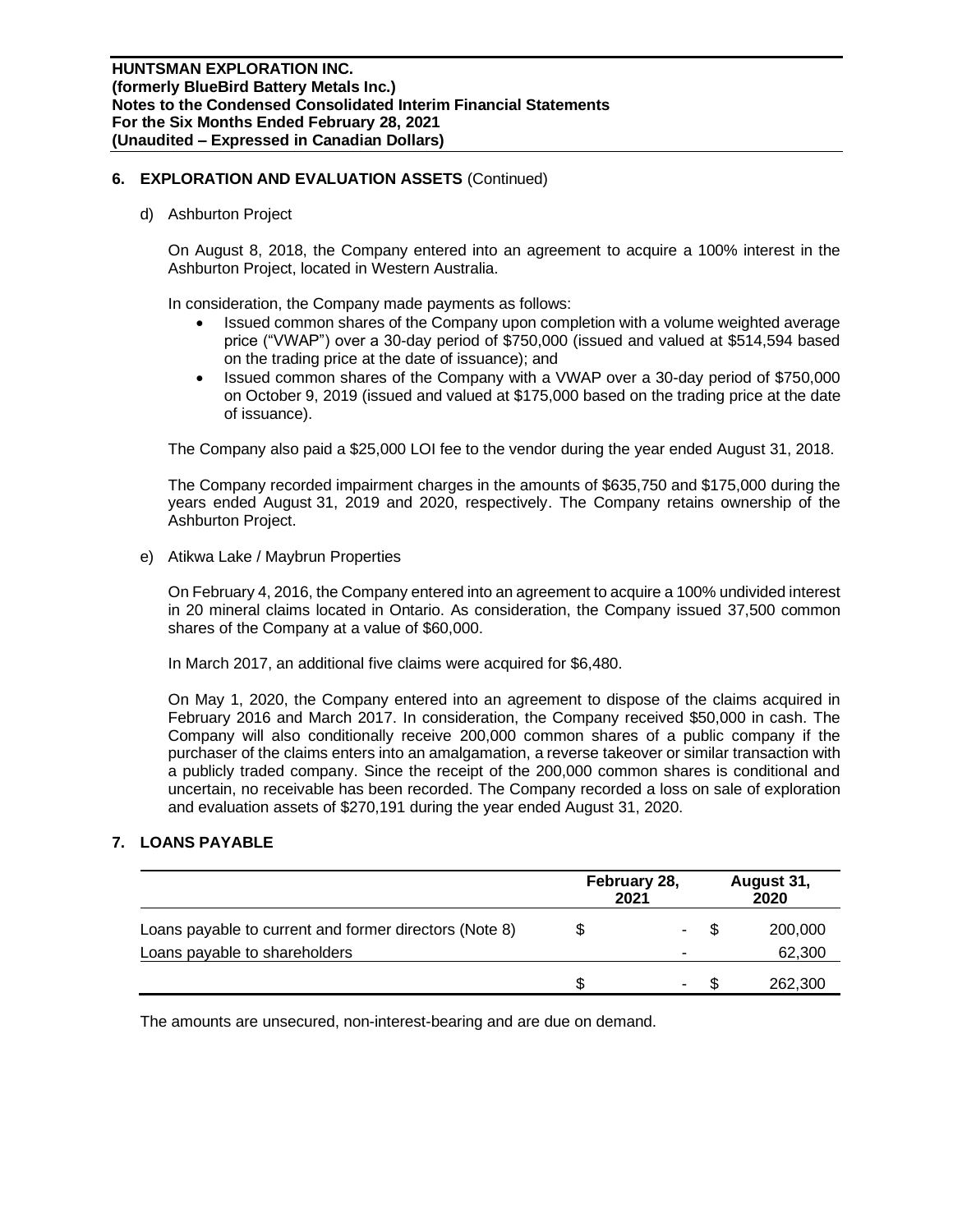## **8. RELATED PARTY BALANCES AND TRANSACTIONS**

These amounts of key management compensation are included in the amounts shown on the condensed consolidated interim statements of comprehensive loss:

|                      | <b>Six Months Ended Six Months Ended</b><br>February 28, 2021    February 29, 2020 |         |      |  |  |  |
|----------------------|------------------------------------------------------------------------------------|---------|------|--|--|--|
| Management fees      |                                                                                    | 132.500 | - \$ |  |  |  |
| Share-based payments | S                                                                                  | 303.077 |      |  |  |  |

Key management includes directors and officers of the Company, including the Chief Executive Officer, President and Chief Financial Officer.

During the six months ended February 28, 2021, the Company also paid or accrued:

- \$26,000 (2020 \$18,000) in rent to a company with common officers;
- \$14,046 (2020 \$nil) in exploration and evaluation asset expenditures to a private company for a director's services;
- \$nil (2020 \$36,000) in consulting fees to a private company controlled by a former officer; and
- \$nil (2020 \$24,000) in office expenses to a private company controlled by a former officer.

As at February 28, 2021, included in accounts payable and accrued liabilities is \$nil (August 31, 2020 - \$160,544) due to directors and officers of the Company, \$nil (August 31, 2020 - \$110,250) due to a company controlled by a former officer, \$nil (August 31, 2020 - \$10,500) due to a company with common officers and directors, and \$nil (August 31, 2020 - \$156,715) due to former directors and officers. The amounts are unsecured, non-interest-bearing and are due on demand.

As at February 28, 2021, included in loans payable is \$nil (August 31, 2020 - \$75,000) due to an officer and director and \$nil (August 31, 2020 - \$125,000) due to a private company controlled by a former officer (Note 7). The amounts are unsecured, non-interest-bearing and are due on demand.

# **9. SHARE CAPITAL**

a) Authorized

The Company is authorized to issue an unlimited number of common shares without par value.

b) Issued and outstanding

*During the six months ended February 28, 2021*

- On October 19, 2020, the Company completed a placement for gross proceeds of \$5,639,000. The Company issued 28,195,000 units at a price of \$0.20 per unit. Each unit consisted of one common share of the Company and one share purchase warrant. Each warrant entitles the holder to acquire one common share of the Company at an exercise price of \$0.35 for a period of three years. The Company paid finder's fees of \$216,690 in cash and issued 1,083,450 finder's warrants with an exercise price of \$0.35 and a term to expiry of three years (valued at \$186,759). The Company paid other share issuance costs of \$31,170. The Company received \$25,000 in connection with this private placement prior to August 31, 2020.
- On November 12, 2020, the Company issued 14,986,890 common shares valued at \$3,821,657 for the acquisition of the Baxter Spring Property (Note 6(a)).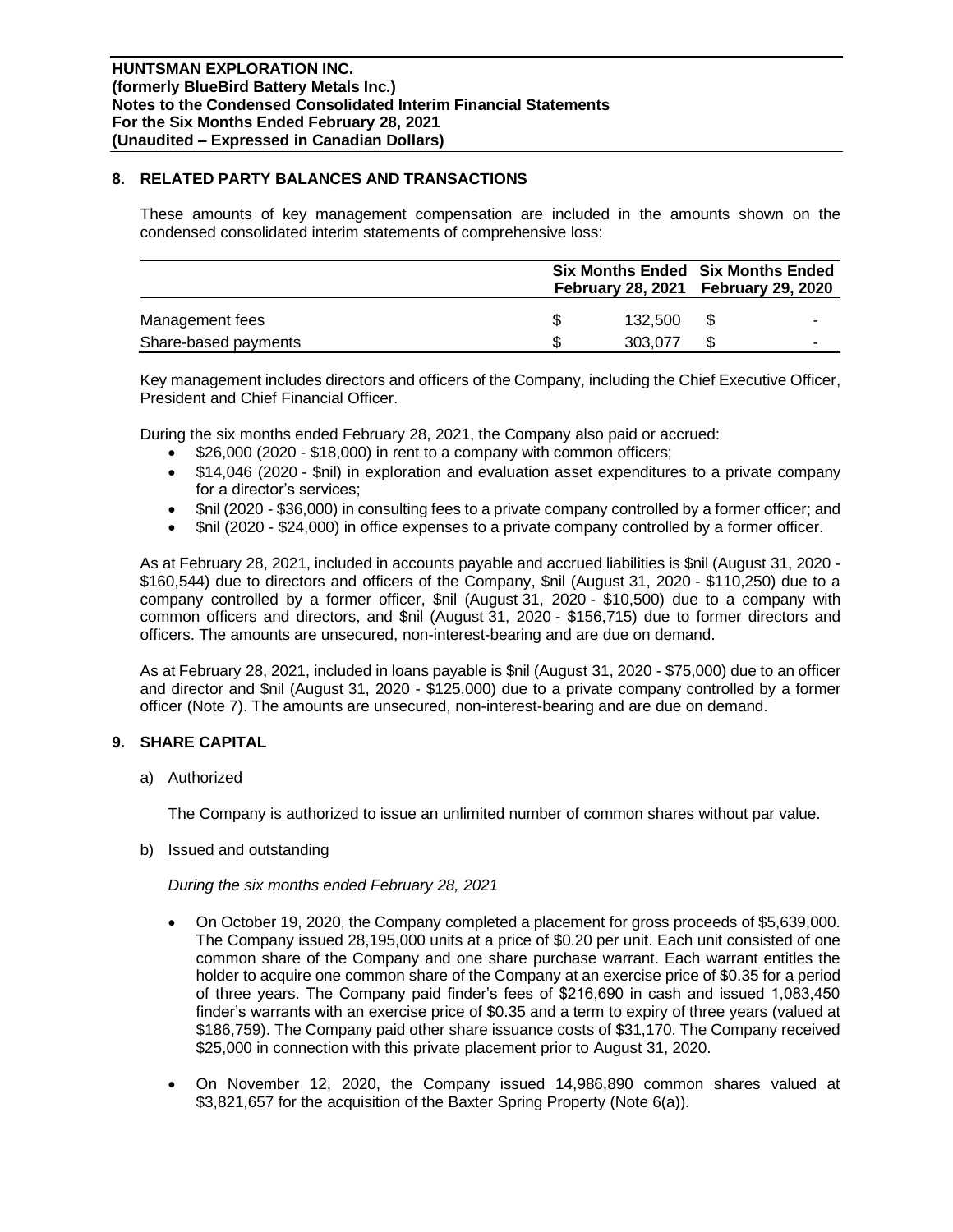b) Issued and outstanding (continued)

*During the six months ended February 28, 2021 (continued)*

- On November 27, 2020, the Company completed a private placement for gross proceeds of \$380,000. The Company issued 1,900,000 units at a price of \$0.20 per unit. Each unit consisted of one common share of the Company and one share purchase warrant. Each warrant entitles the holder to acquire one common share of the Company at an exercise price of \$0.35 for a period of three years.
- On December 21, 2020, the Company issued 8,450,000 common shares valued at \$2,070,250 for the acquisition of the Flint Property (Note 6(b)).
- During the six months ended February 28, 2021, the Company received \$21,636 and \$200 pursuant to the exercise of 154,545 warrants and 1,000 stock options, respectively.

*During the year ended August 31, 2020*

- On December 31, 2019, the Company completed a non-brokered private placement for gross proceeds of \$82,000. The Company issued 745,454 units at a price of \$0.11 per unit. Each unit consisted of one common share of the Company and one share purchase warrant. Each warrant entitles the holder to acquire one common share of the Company at an exercise price of \$0.14 for a period of two years. The Company incurred \$1,160 of share issuance costs.
- On March 9, 2020, the Company issued 937,500 common shares valued at \$131,250 for the acquisition of the Canegrass Property (Note 6(c)).
- On March 11, 2020, the Company issued 1,249,999 common shares valued at \$175,000 for the acquisition of the Ashburton Property (Note 6(d)).
- On March 18, 2020, the Company completed a non-brokered private placement for gross proceeds of \$500,000. The Company issued 5,000,000 common shares at a price of \$0.10 per share and incurred \$3,250 of share issuance costs.
- During the year ended August 31, 2020, the Company received \$42,070 pursuant to the exercise of 300,500 warrants.

## c) Warrants

Warrant transactions and the number of warrants outstanding for the six months ended February 28, 2021 and year ended August 31, 2020 are summarized as follows:

|                                  |            | <b>February 28, 2021</b> |             | <b>August 31, 2020</b> |  |  |  |
|----------------------------------|------------|--------------------------|-------------|------------------------|--|--|--|
|                                  |            | Weighted                 |             |                        |  |  |  |
|                                  | Number of  | Average                  | Number of   | Average                |  |  |  |
|                                  | Warrants   | <b>Exercise Price</b>    | Warrants    | <b>Exercise Price</b>  |  |  |  |
| Outstanding, beginning of period | 533,472    | \$0.24                   | 5,068,666   | \$0.30                 |  |  |  |
| Issued                           | 31,178,450 | \$0.35                   | 745,454     | \$0.14                 |  |  |  |
| Exercised                        | (154, 545) | \$0.14                   | (300, 500)  | \$0.14                 |  |  |  |
| Expired                          | (88, 519)  | \$0.72                   | (4,980,148) | \$0.30                 |  |  |  |
| Outstanding, end of period       | 31,468,858 | \$0.35                   | 533,472     | \$0.24                 |  |  |  |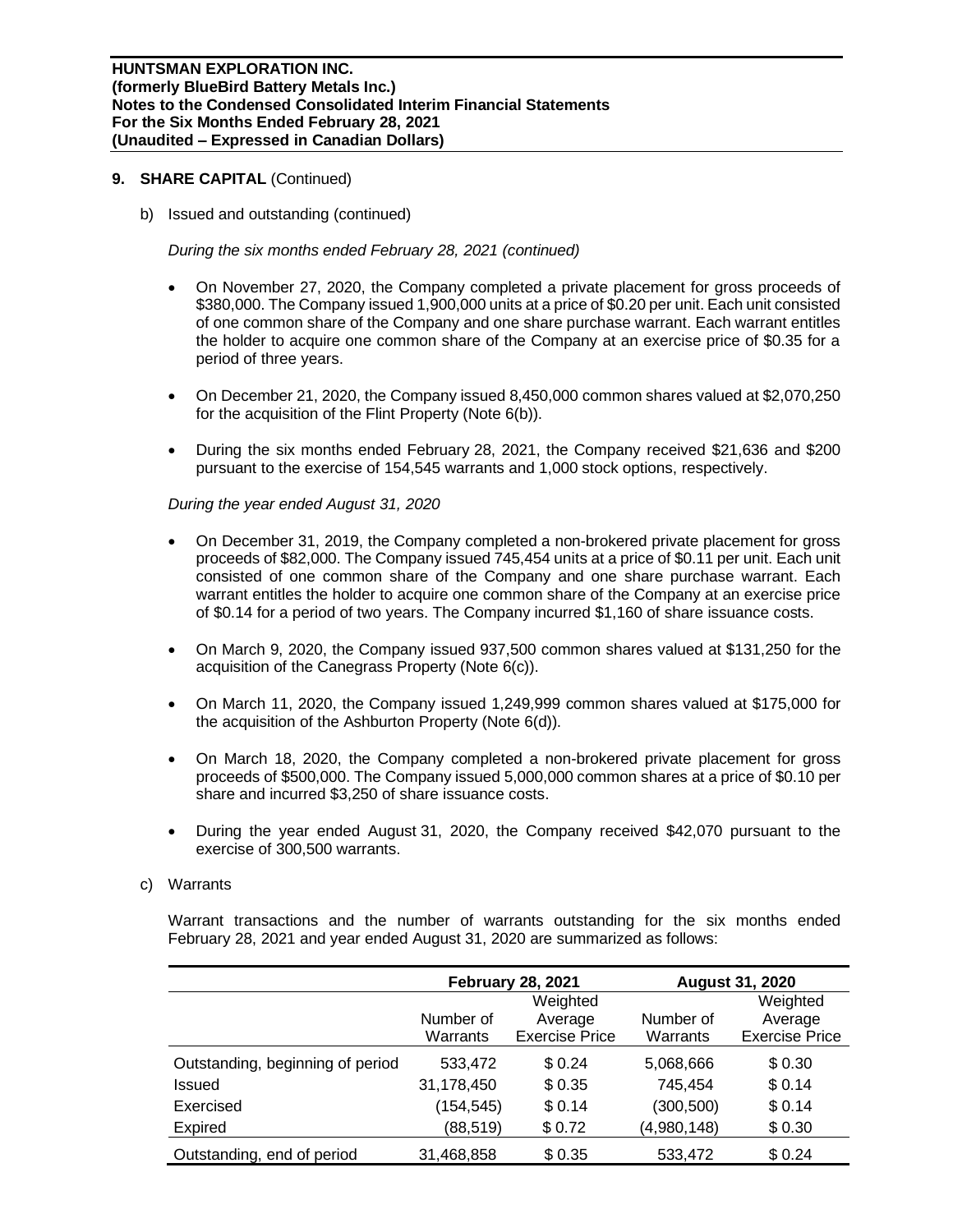## c) Warrants (continued)

The following warrants were outstanding and exercisable at February 28, 2021:

| <b>Expiry Date</b> | <b>Weighted Average</b><br><b>Remaining Contractual</b><br>Life in Years | <b>Exercise Price</b> | Warrants   |
|--------------------|--------------------------------------------------------------------------|-----------------------|------------|
| December 31, 2021  | 0.84                                                                     | \$0.14                | 290,408    |
| October 19, 2023   | 2.64                                                                     | \$0.35                | 29,278,450 |
| November 27, 2023  | 2.75                                                                     | \$0.35                | 1,900,000  |
|                    | 2.63                                                                     |                       | 31,468,858 |

The Company applies the fair value method using the Black-Scholes option pricing model in accounting for its finder's warrants granted. During the six months ended February 28, 2021, the Company granted 1,083,450 finder's warrants (year ended August 31, 2020 - nil) with a fair value of \$186,759 (year ended August 31, 2020 - \$nil). The fair value of each finder's warrant granted for the six months ended February 28, 2021 and year ended August 30, 2020 was calculated using the following weighted average assumptions:

|                                        | <b>February 28, 2021</b> | <b>August 31, 2020</b> |
|----------------------------------------|--------------------------|------------------------|
| Expected life (years)                  | 3.00                     | N/A                    |
| Risk-free interest rate                | 0.25%                    | N/A                    |
| Expected annualized volatility         | 118%                     | N/A                    |
| Dividend yield                         | N/A                      | N/A                    |
| Stock price at grant date              | \$0.265                  | N/A                    |
| Exercise price                         | \$0.35                   | N/A                    |
| Weighted average grant date fair value | \$0.17                   | N/A                    |

## d) Stock options

The Company adopted a Stock Option Plan (the "Plan") to grant incentive stock options to directors, officers, employees and consultants. Under the Plan, the aggregate number of common shares that may be subject to option at any one time may not exceed 10% of the issued common shares of the Company as of that date, including options granted prior to the adoption of the Plan. Options granted may not exceed a term of 10 years, and the term will be reduced to one year following the date of death of the optionee. All options vest when granted unless they are otherwise specified by the Board of Directors or if they are granted for investor relations activities. Options granted for investor relations activities vest over a twelve-month period with no more than 25% of the options vesting in any three-month period.

During the six months ended February 28, 2021, the Company recognized \$642,973 (year ended August 31, 2020 - \$96,301) of share-based payment expense in connection with 3,675,000 options (year ended August 31, 2020 - 1,200,000) granted during the period.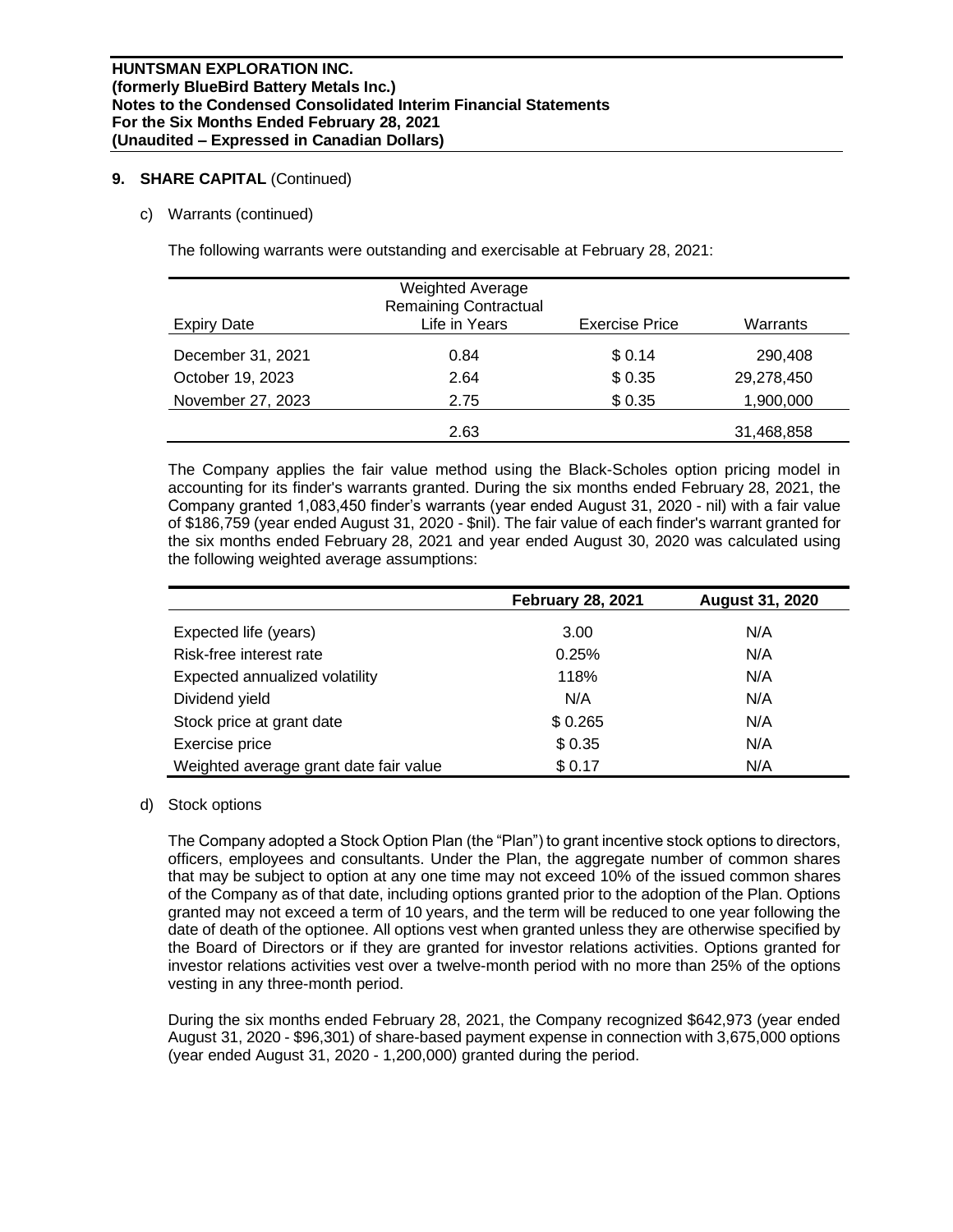d) Stock options (continued)

The following is a summary of option transactions under the Company's Plan for the six months ended February 28, 2021 and year ended August 31, 2020:

|                                  | <b>February 28, 2021</b> |          |           | <b>August 31, 2020</b> |  |  |
|----------------------------------|--------------------------|----------|-----------|------------------------|--|--|
|                                  |                          |          | Weighted  |                        |  |  |
|                                  |                          | Average  |           | Average                |  |  |
|                                  | Number of                | Exercise | Number of | Exercise               |  |  |
|                                  | Options                  | Price    | Options   | Price                  |  |  |
| Outstanding, beginning of period | 2,742,500                | \$0.34   | 2,492,500 | \$0.52                 |  |  |
| <b>Expired</b>                   | (162,500)                | \$0.50   | (950,000) | \$0.65                 |  |  |
| Exercised                        | (1,000)                  | \$0.20   |           | ٠                      |  |  |
| Granted                          | 3,675,000                | \$0.25   | 1,200,000 | \$0.20                 |  |  |
| Outstanding, end of period       | 6,254,000                | \$0.29   | 2,742,500 | \$0.34                 |  |  |

The following options were outstanding and exercisable at February 28, 2021:

| <b>Expiry Date</b>                                                                      | <b>Weighted Average</b><br>Remaining<br>Contractual Life<br>in Years | <b>Exercise Price</b> | Outstanding | Exercisable |
|-----------------------------------------------------------------------------------------|----------------------------------------------------------------------|-----------------------|-------------|-------------|
| March 8, 2021*                                                                          | 0.02                                                                 | \$0.40                | 200,000     | 200,000     |
| March 28, 2021                                                                          | 0.08                                                                 | \$0.57                | 50,000      | 50,000      |
| January 23, 2022                                                                        | 0.90                                                                 | \$0.44                | 950,000     | 950,000     |
| May 1, 2022                                                                             | 1.17                                                                 | \$0.50                | 180,000     | 180,000     |
| March 25, 2023                                                                          | 2.07                                                                 | \$0.20                | 1,199,000   | 1,199,000   |
| January 8, 2024                                                                         | 2.86                                                                 | \$0.25                | 3,100,000   | 3,100,000   |
| January 22, 2024                                                                        | 2.90                                                                 | \$0.30                | 200,000     | 200,000     |
| February 26, 2024                                                                       | 2.99                                                                 | \$0.25                | 375,000     | 375,000     |
| $*$ sustained in an appropriate distribution of the $\Gamma$ algorithm in $\Omega$ 0004 | 2.26                                                                 |                       | 6,254,000   | 6,254,000   |

expired unexercised subsequent to February 28, 2021

The Company applies the fair value method using the Black-Scholes option pricing model in accounting for its stock options granted. The fair value of each stock option grant was calculated using the following weighted average assumptions:

|                                        | <b>February 28, 2021</b> | <b>August 31, 2020</b> |  |  |  |
|----------------------------------------|--------------------------|------------------------|--|--|--|
| Expected life (years)                  | 3.00                     | 3.00                   |  |  |  |
| Risk-free interest rate                | 0.25%                    | 0.70%                  |  |  |  |
| Expected annualized volatility         | 118%                     | 105%                   |  |  |  |
| Dividend yield                         | N/A                      | N/A                    |  |  |  |
| Stock price at grant date              | \$0.25                   | \$0.14                 |  |  |  |
| Exercise price                         | \$0.25                   | \$0.20                 |  |  |  |
| Weighted average grant date fair value | \$0.17                   | \$0.08                 |  |  |  |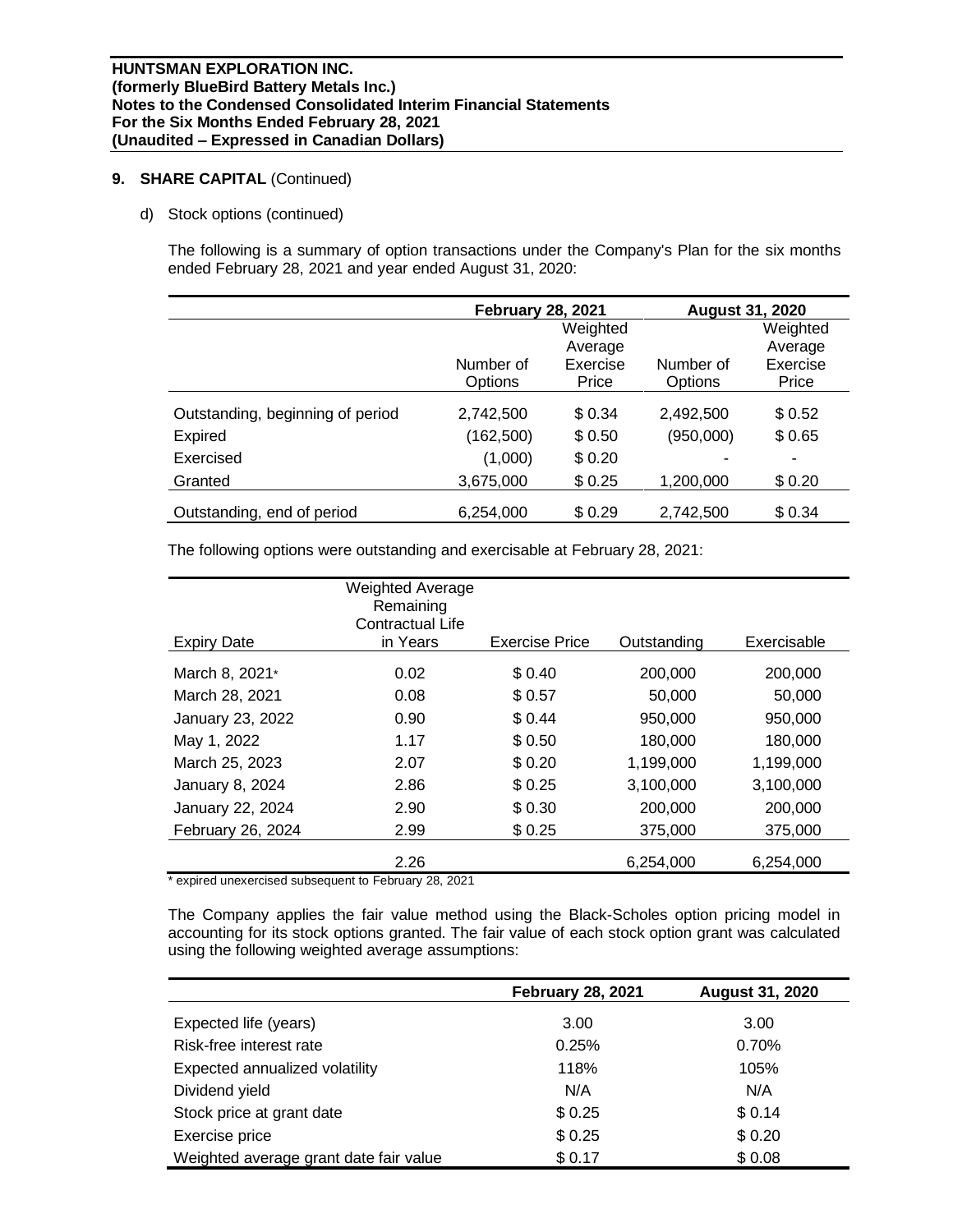d) Stock options (continued)

Option pricing models require the input of highly subjective assumptions regarding volatility. The Company has used historical volatility to estimate the volatility of the share price.

During the six months ended February 28, 2021, the Company transferred \$20 from the sharebased payments reserve to deficit upon the exercise of 1,000 stock options granted to consultants.

#### **10. FINANCIAL INSTRUMENTS**

The Company's financial instruments include cash, amounts receivable, accounts payable and loans payable. Cash is classified as fair value through profit or loss. Amounts receivable is classified as measured at amortized cost. Accounts payable and loans payable are classified as measured at amortized cost. The carrying values of these instruments approximate their fair values due to the relatively short periods to maturity.

The following table sets forth the Company's financial asset measured at fair value by level within the fair value hierarchy as follows:

| <b>February 28, 2021</b> | Level 1 |           |         | Level 2 |         | Level 3 |       | Total     |  |  |
|--------------------------|---------|-----------|---------|---------|---------|---------|-------|-----------|--|--|
| Cash                     |         | 2,382,279 | \$      | ٠       |         |         |       | 2,382,279 |  |  |
| <b>August 31, 2020</b>   | Level 1 |           | Level 2 |         | Level 3 |         | Total |           |  |  |
| Cash                     |         | 42,653    |         | ٠       |         | ۰       | S.    | 42,653    |  |  |

#### *Financial risk management objectives and policies*

The risks associated with these financial instruments and the policies on how to mitigate these risks are set out below. Management manages and monitors these exposures to ensure appropriate measures are implemented in a timely and effective manner.

a) Credit risk

Credit risk is the risk of an unexpected loss if a customer or third party to a financial instrument fails to meet its contractual obligations. The financial instrument that potentially subjects the Company to concentrations of credit risk consists principally of cash. To minimize the credit risk on cash, the Company places the instrument with a major Canadian financial institution.

b) Liquidity risk

The Company manages liquidity risk by maintaining a balance between continuity of funding and flexibility through the use of borrowings. Management closely monitors the liquidity position and expects to have adequate sources of funding to finance the Company's projects and operations. As at February 28, 2021, the Company had cash of \$2,382,279 (August 31, 2020 - \$42,653) to settle accounts payable and accrued liabilities of \$591,880 (August 31, 2020 - \$1,018,880) and loans payable of \$nil (August 31, 2020 - \$262,300). The Company will be required to obtain additional financing to satisfy its liabilities. All of the liabilities presented as accounts payable are due within 30 days of the reporting date.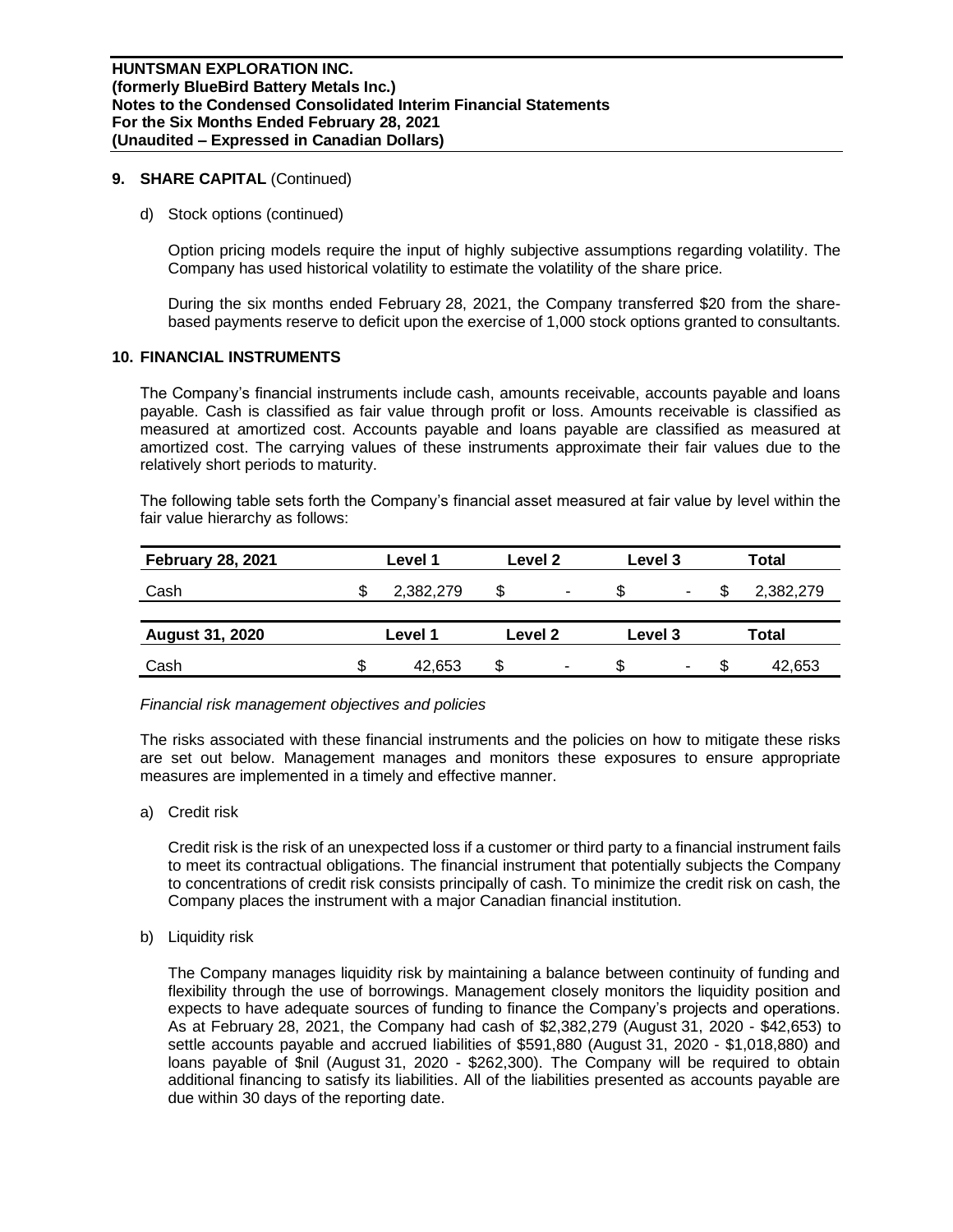## **10. FINANCIAL INSTRUMENTS** (Continued)

c) Market risk

Market risk is the risk that changes in market prices, such as foreign exchange rates and interest rates, will affect the Company's income or the value of its holdings of financial instruments. The objective of market risk management is to manage and control market risk exposures within acceptable parameters, while optimizing the return on capital.

- *i) Currency risk –* Currency risk is the risk that the fair value or future cash flows will fluctuate as a result of changes in foreign exchange rates. The Company has operations in Canada, the USA and Australia, and incurs operating and exploration expenditures in all currencies. The fluctuation of the Canadian dollar in relation to the United States and Australian dollars will have an impact upon the results of the Company. A fluctuation in the exchange rates between the Canadian and Australian dollars of 10% would result in a change to the Company's cash of \$nil and accounts payable and accrued liabilities of \$100. A fluctuation in the exchange rates between the Canadian and the United States dollars of 10% would result in a change to the accounts payable and accrued liabilities of \$46,000. The Company does not use any techniques to mitigate currency risk.
- *ii) Interest rate risk –* The Company is exposed to interest rate risk on the variable rate of interest earned on bank deposits. The fair value interest rate risk on bank deposits is insignificant as the deposits are short-term. The Company has not entered into any derivative instruments to manage interest rate fluctuations. The Company has no interest-bearing financial liabilities.
- *iii) Other price risk –* Other price risk is the risk that the fair value or future cash flows of a financial instrument will fluctuate due to changes in market prices, other than those arising from interest rate risk. The Company does not have significant exposure to this risk.

## **11. MANAGEMENT OF CAPITAL**

The Company considers its capital to be comprised of shareholders' equity.

The Company manages the capital structure and makes adjustments to it in light of changes in economic conditions and the risk characteristics of the underlying assets. To maintain or adjust the capital structure, the Company may attempt to issue new shares. Although the Company has been successful at raising funds in the past through the issuance of share capital, it is uncertain whether it will continue this method of financing due to the current difficult market conditions.

In order to facilitate the management of its capital requirements, the Company prepares expenditure budgets that are updated as necessary depending on various factors, including successful capital deployment and general industry conditions.

Management reviews the capital structure on a regular basis to ensure that the above objectives are met. There have been no changes to the Company's approach to capital management during the six months ended February 28, 2021 and year ended August 31, 2020. The Company is not subject to externally imposed capital requirements.